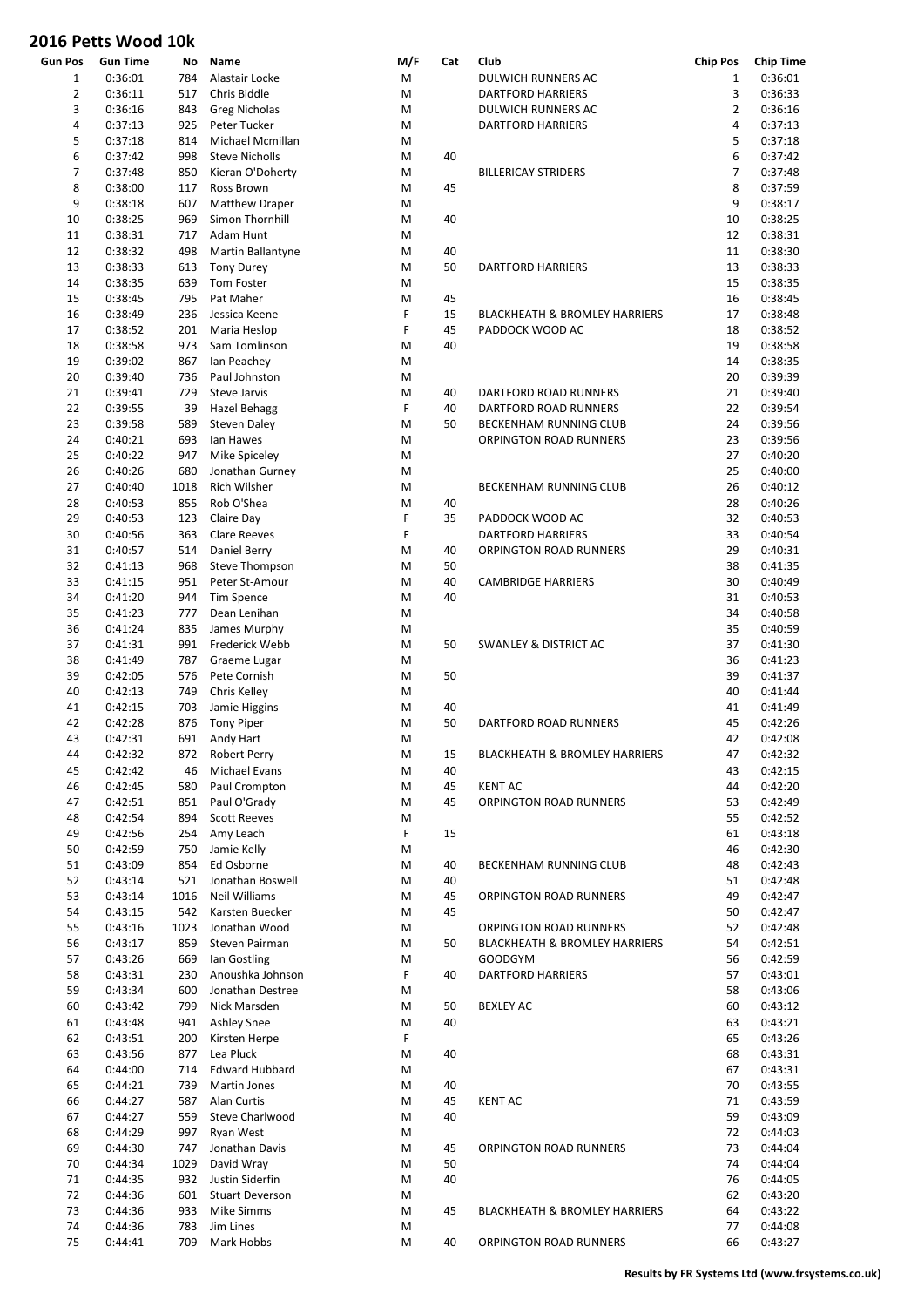| Gun Pos    | Gun Time           | No          | Name                          | M/F    | Cat      | Club                                     | <b>Chip Pos</b> | <b>Chip Time</b>   |
|------------|--------------------|-------------|-------------------------------|--------|----------|------------------------------------------|-----------------|--------------------|
| 76         | 0:44:56            | 626         | Steve Evenden                 | M      |          | <b>BLACKHEATH &amp; BROMLEY HARRIERS</b> | 79              | 0:44:27            |
| 77         | 0:44:58            | 756         | Paul Kerekgyarto              | M      | 40       | <b>BLACKHEATH &amp; BROMLEY HARRIERS</b> | 81              | 0:44:30            |
| 78         | 0:45:09            | 1028        | Jarrod Worthy                 | M      | 45       |                                          | 69              | 0:43:50            |
| 79         | 0:45:13            | 60          | Liz Brookes                   | F      | 35       |                                          | 83              | 0:44:47            |
| 80         | 0:45:22            | 796         | Andrew Mahon                  | M      |          | DARTFORD ROAD RUNNERS                    | 86              | 0:44:55            |
| 81         | 0:45:23            | 266         | Georgina Lowbridge            | F      |          |                                          | 75              | 0:44:05            |
| 82         | 0:45:24            | 520         | Michael Boddy                 | M      | 40       |                                          | 85              | 0:44:55            |
| 83         | 0:45:25            | 723         | Stuart Inman                  | M      | 40       |                                          | 87              | 0:44:55            |
| 84         | 0:45:25            | 1025        | Rob Wood                      | M      | 70       |                                          | 88              | 0:44:58            |
| 85         | 0:45:36            | 741         | Stephen Jones                 | M      |          |                                          | 78              | 0:44:23            |
| 86         | 0:45:37            | 945         | Vincent Spenceley             | M      | 40       |                                          | 92              | 0:45:09            |
| 87         | 0:45:39            | 671         | <b>Thomas Gray</b>            | M      |          |                                          | 93              | 0:45:11            |
| 88         | 0:45:40            | 505         | John Barron                   | M      | 60       | <b>KENT AC</b>                           | 94              | 0:45:13            |
| 89         | 0:45:43            | 1003        | Keith Wheeler                 | M      | 45       |                                          | 80              | 0:44:27            |
| 90         | 0:45:47            | 811         | James Mchattie                | M      |          | DARTFORD ROAD RUNNERS                    | 98              | 0:45:21            |
| 91         | 0:45:49            | 849         | Rob O'Brien                   | M      |          |                                          | 100             | 0:45:22            |
| 92         | 0:45:50            | 499         | David Ballard                 | M      | 50       | DARTFORD ROAD RUNNERS                    | 99              | 0:45:22            |
| 93         | 0:45:50            | 737         | Jason Jones                   | M      | 45       |                                          | 101             | 0:45:23            |
| 94         | 0:45:51            | 719         | Jon Hunter<br>Jonathan Zincke | M      | 50       | <b>BEXLEY AC</b>                         | 97              | 0:45:21            |
| 95         | 0:45:53            | 1036<br>916 | <b>Mark Sandford</b>          | M<br>M | 40       |                                          | 102<br>82       | 0:45:24            |
| 96<br>97   | 0:45:59            | 433         | Catriona Tuplin               | F      | 40<br>40 |                                          | 104             | 0:44:43            |
| 98         | 0:45:59<br>0:46:10 | 816         | Ian Michael                   | M      |          |                                          | 84              | 0:45:30<br>0:44:54 |
|            |                    | 791         | Colin Mackenzie               | M      | 40       |                                          | 89              |                    |
| 99         | 0:46:14<br>0:46:18 | 785         | Kieran Loftus                 | M      |          |                                          | 90              | 0:45:00<br>0:45:00 |
| 100<br>101 | 0:46:18            | 575         | <b>Martin Cordiner</b>        | M      |          |                                          | 91              | 0:45:04            |
| 102        | 0:46:21            | 961         | lain Swatton                  | M      | 50       | <b>BLACKHEATH &amp; BROMLEY HARRIERS</b> | 108             | 0:45:50            |
| 103        | 0:46:30            | 841         | Jonathan Nancekivell-Smith    | M      | 40       |                                          | 95              | 0:45:15            |
| 104        | 0:46:32            | 629         | Kenneth Fancett               | M      | 65       | BECKENHAM RUNNING CLUB                   | 96              | 0:45:16            |
| 105        | 0:46:33            | 711         | Jody Hollands                 | M      | 40       |                                          | 114             | 0:46:08            |
| 106        | 0:46:42            | 33          | Andrea Barber                 | F      | 45       |                                          | 120             | 0:46:16            |
| 107        | 0:46:45            | 923         | Greg Sharpe                   | M      |          |                                          | 103             | 0:45:29            |
| 108        | 0:46:51            | 548         | Darren Burr                   | M      |          |                                          | 105             | 0:45:35            |
| 109        | 0:46:57            | 586         | <b>Stuart Cullum</b>          | M      | 45       | <b>BLACKHEATH &amp; BROMLEY HARRIERS</b> | 106             | 0:45:43            |
| 110        | 0:46:59            | 581         | <b>Daniel Bowers</b>          | M      | 40       | <b>KENT AC</b>                           | 128             | 0:46:33            |
| 111        | 0:47:02            | 252         | Stephen Lawrence              | F      | 40       | <b>BEXLEY AC</b>                         | 127             | 0:46:32            |
| 112        | 0:47:05            | 554         | Shezade Cassim                | M      |          |                                          | 107             | 0:45:49            |
| 113        | 0:47:08            | 546         | <b>Matthew Burgess</b>        | M      |          |                                          | 110             | 0:45:53            |
| 114        | 0:47:12            | 481         | Mike Abousselam               | M      | 60       | ORPINGTON ROAD RUNNERS                   | 109             | 0:45:53            |
| 115        | 0:47:16            | 578         | Lee Cox                       | M      | 45       |                                          | 111             | 0:45:55            |
| 116        | 0:47:19            | 767         | David Lamberti                | M      | 40       |                                          | 113             | 0:46:04            |
| 117        | 0:47:21            | 800         | Ian Martin                    | M      |          | DARTFORD ROAD RUNNERS                    | 134             | 0:46:53            |
| 118        | 0:47:21            | 641         | Mark Franks                   | М      | 40       |                                          | 133             | 0:46:51            |
| 119        | 0:47:23            |             | 735 Mark Johnston             | M      | 40       |                                          | 112             | 0:46:02            |
| 120        | 0:47:27            | 980         | James Vaile                   | M      | 40       |                                          | 118             | 0:46:13            |
| 121        | 0:47:28            | 871         | Adrian Perry                  | М      | 55       | <b>BLACKHEATH &amp; BROMLEY HARRIERS</b> | 115             | 0:46:09            |
| 122        | 0:47:29            | 125         | Sarah Dowling                 | F      | 45       |                                          | 116             | 0:46:12            |
| 123        | 0:47:30            | 1008        | Robert Whyte                  | M      | 45       |                                          | 117             | 0:46:13            |
| 124        | 0:47:33            | 609         | Noel Duffy                    | M      | 50       |                                          | 119             | 0:46:14            |
| 125        | 0:47:33            | 766         | Andrew Lambert                | М      | 50       | <b>BROMLEY VETERANS AC</b>               | 121             | 0:46:16            |
| 126        | 0:47:35            | 632         | <b>Terry Felvus</b>           | M      |          | DARTFORD ROAD RUNNERS                    | 138             | 0:47:07            |
| 127        | 0:47:37            | 911         | Jonathan Rudderham            | М      | 45       | <b>BEXLEY AC</b>                         | 123             | 0:46:20            |
| 128        | 0:47:37            | 698         | Neil Hemming                  | M      | 45       | ORPINGTON ROAD RUNNERS                   | 122             | 0:46:18            |
| 129        | 0:47:40            | 934         | Andrew Sinclair               | M      |          |                                          | 142             | 0:47:15            |
| 130        | 0:47:43            | 664         | <b>Tim Goldsack</b>           | M      | 40       |                                          | 141             | 0:47:14            |
| 131        | 0:47:48            | 96          | Jackie Clarke                 | F      | 45       |                                          | 126             | 0:46:32            |
| 132        | 0:47:49            | 779         | Hung Nguyen                   | М      |          | BIRMINGHAM RUNNING ATHLETICS             | 125             | 0:46:31            |
| 133        | 0:47:53            | 483         | Henry Addo                    | Μ      |          |                                          | 129             | 0:46:34            |
| 134        | 0:48:01            | 829         | Darren Moss                   | Μ      | 40       | DARTFORD ROAD RUNNERS                    | 149             | 0:47:33            |
| 135        | 0:48:02            | 676         | Peter Griffiths               | M      | 55       | <b>BEXLEY AC</b>                         | 148             | 0:47:32            |
| 136        | 0:48:06            | 428         | Jenny Tomei                   | F      |          | <b>BLACKHEATH &amp; BROMLEY HARRIERS</b> | 131             | 0:46:50            |
| 137        | 0:48:06            | 493         | <b>Tim Ayres</b>              | M      |          |                                          | 132             | 0:46:51            |
| 138        | 0:48:07            | 471         | Stephanie Wood                | F      | 50       | DARTFORD HARRIERS                        | 153             | 0:47:37            |
| 139        | 0:48:08            | 875         | Christopher Pike              | M      | 60       | <b>BLACKHEATH &amp; BROMLEY HARRIERS</b> | 130             | 0:46:50            |
| 140        | 0:48:12            | 566         | <b>Richard Coello</b>         | Μ      |          |                                          | 157             | 0:47:44            |
| 141        | 0:48:15            | 765         | Marc Knowles                  | Μ      | 40       | <b>BLACKHEATH &amp; BROMLEY HARRIERS</b> | 135             | 0:47:01            |
| 142        | 0:48:17            | 976         | Simon Tsang                   | M      | 40       |                                          | 159             | 0:47:47            |
| 143        | 0:48:21            | 970         | <b>Russ Thornton</b>          | M      | 40       |                                          | 137             | 0:47:06            |
| 144        | 0:48:29            | 982         | Dean Vines                    | M      |          |                                          | 169             | 0:48:02            |
| 145        | 0:48:31            | 537         | Robert Brown                  | Μ      | 65       | <b>BLACKHEATH &amp; BROMLEY HARRIERS</b> | 143             | 0:47:15            |
| 146        | 0:48:32            | 596         | Sean Delaney                  | M      |          |                                          | 140             | 0:47:14            |
| 147        | 0:48:33            | 864         | <b>Stuart Paterson</b>        | Μ      |          |                                          | 139             | 0:47:10            |
| 148        | 0:48:34            | 667         | Patrick Gordon                | Μ      | 50       |                                          | 144             | 0:47:18            |
| 149        | 0:48:35            | 469         | Charlotte Wood                | F      |          | DARTFORD ROAD RUNNERS                    | 171             | 0:48:06            |
| 150        | 0:48:42            | 712         | Gary Homewood                 | М      | 50       | <b>MORNINGTON CHASERS</b>                | 145             | 0:47:23            |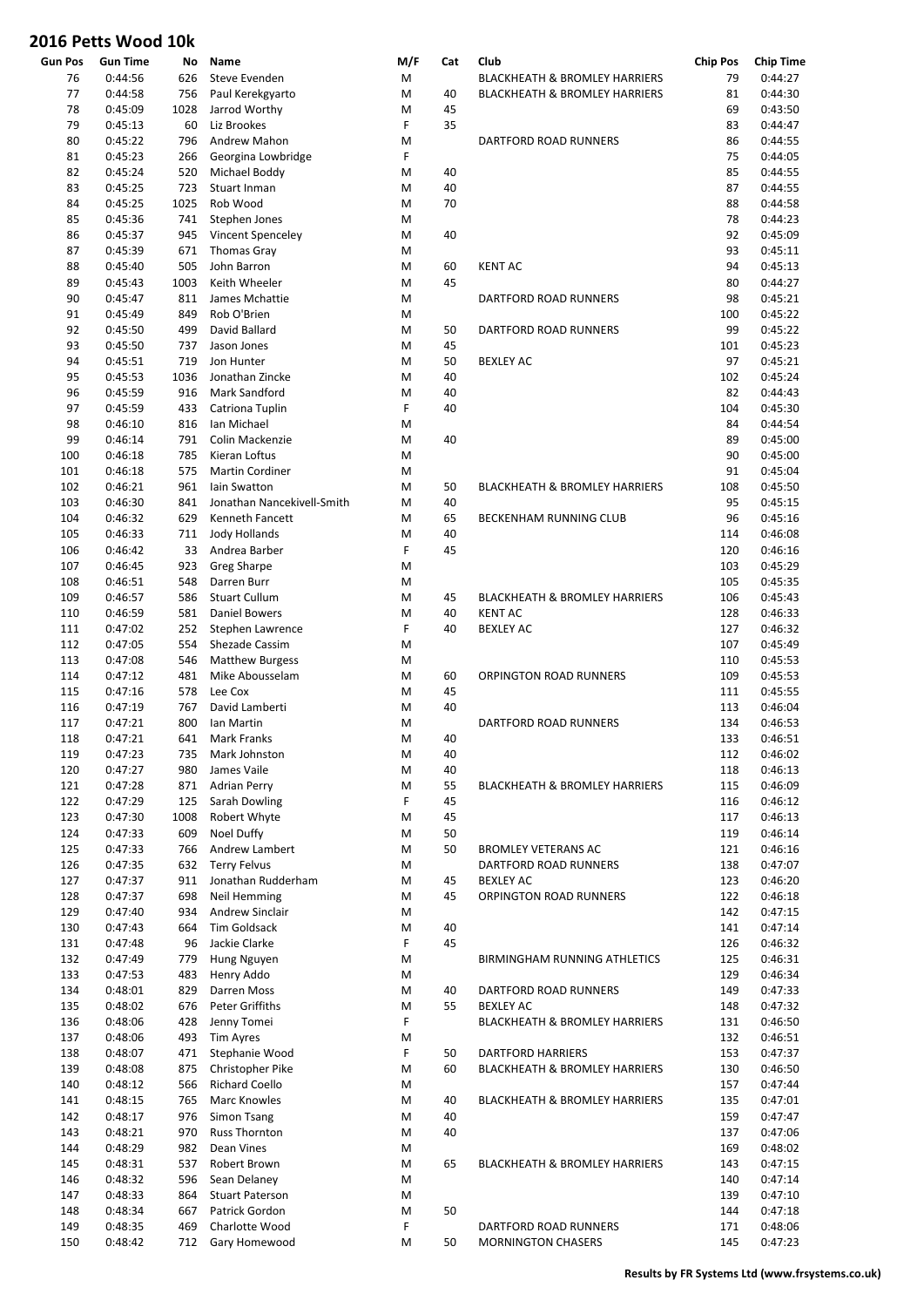|                | טעע <b>נינט איטעט ב</b> טא |      |                         |        |     |                                          |                 |                  |
|----------------|----------------------------|------|-------------------------|--------|-----|------------------------------------------|-----------------|------------------|
| <b>Gun Pos</b> | <b>Gun Time</b>            | No   | Name                    | M/F    | Cat | Club                                     | <b>Chip Pos</b> | <b>Chip Time</b> |
| 151            | 0:48:43                    | 842  | Joe Neanor              | M      | 60  |                                          | 146             | 0:47:26          |
| 152            | 0:48:50                    | 659  | Joseph Gill             | M      | 15  |                                          | 178             | 0:48:22          |
| 153            | 0:48:51                    | 792  | John Macklen            | M      |     |                                          | 150             | 0:47:33          |
| 154            | 0:48:51                    | 180  | Paula Hackett           | F      | 50  |                                          | 152             | 0:47:36          |
| 155            | 0:48:57                    | 1027 | Mathew Woolston         | M      | 40  | <b>SWANLEY &amp; DISTRICT AC</b>         | 184             | 0:48:27          |
| 156            | 0:48:58                    | 993  | Nathan Webster          | M      |     |                                          | 155             | 0:47:40          |
| 157            | 0:48:59                    | 832  | Paul Mullan             | M      |     |                                          | 154             | 0:47:39          |
| 158            | 0:49:04                    | 1001 | <b>Barry Wetherilt</b>  | M      | 60  | <b>BLACKHEATH &amp; BROMLEY HARRIERS</b> | 158             | 0:47:45          |
| 159            | 0:49:04                    | 929  | Michael Sheridan        | M      |     |                                          | 156             | 0:47:42          |
|                |                            | 771  | Jeff Lawrence           |        |     |                                          |                 |                  |
| 160            | 0:49:13                    |      |                         | M      | 45  | <b>RUNNYMEDE RUNNERS</b>                 | 163             | 0:47:57          |
| 161            | 0:49:13                    | 638  | Mark Fontyn             | M      | 50  |                                          | 165             | 0:47:58          |
| 162            | 0:49:14                    | 538  | Simon Bruce             | M      | 45  |                                          | 160             | 0:47:52          |
| 163            | 0:49:19                    | 904  | Glen Ridout             | M      | 55  | DARTFORD ROAD RUNNERS                    | 168             | 0:48:01          |
| 164            | 0:49:19                    | 247  | Eiko Kobayashi          | F      | 45  | <b>ORPINGTON ROAD RUNNERS</b>            | 167             | 0:48:00          |
| 165            | 0:49:24                    | 1000 | Matt Wetheridge         | M      |     |                                          | 197             | 0:48:57          |
| 166            | 0:49:25                    | 1030 | Danny Wright            | M      |     |                                          | 172             | 0:48:07          |
| 167            | 0:49:27                    | 890  | Jonathan Rafferty       | M      | 40  |                                          | 174             | 0:48:09          |
| 168            | 0:49:28                    | 333  | Aurelia Osborne         | F      | 35  | BECKENHAM RUNNING CLUB                   | 170             | 0:48:05          |
| 169            | 0:49:30                    | 965  | lan Tharp               | M      | 40  |                                          | 175             | 0:48:10          |
| 170            | 0:49:31                    | 618  | Alan Else               | M      | 45  |                                          | 176             | 0:48:11          |
| 171            | 0:49:35                    | 364  | Sarah Regan             | F      | 40  | <b>BROMLEY VETERANS AC</b>               | 177             | 0:48:17          |
| 172            | 0:49:41                    | 683  | Andrew Hallworth        | M      | 45  |                                          | 147             | 0:47:26          |
| 173            | 0:49:42                    | 611  | Andy Dunmall            | M      | 50  | <b>SWANLEY &amp; DISTRICT AC</b>         | 211             | 0:49:14          |
|                |                            |      |                         |        |     |                                          |                 |                  |
| 174            | 0:49:45                    | 547  | Kevin Burness           | M      | 50  |                                          | 182             | 0:48:25          |
| 175            | 0:49:46                    | 1017 | lan Willmott            | M      | 45  | DARTFORD ROAD RUNNERS                    | 228             | 0:49:46          |
| 176            | 0:49:47                    | 318  | Sarah Newman            | F      | 35  |                                          | 180             | 0:48:24          |
| 177            | 0:49:47                    | 619  | Mark Else               | M      |     |                                          | 183             | 0:48:27          |
| 178            | 0:49:47                    | 830  | John Moss               | M      | 55  |                                          | 187             | 0:48:32          |
| 179            | 0:49:48                    | 523  | Rhys Bowen              | M      |     | ORPINGTON ROAD RUNNERS                   | 185             | 0:48:27          |
| 180            | 0:49:48                    | 927  | Gavin Shaw              | M      |     |                                          | 181             | 0:48:24          |
| 181            | 0:49:49                    | 645  | <b>Stuart Frost</b>     | M      |     |                                          | 186             | 0:48:29          |
| 182            | 0:49:52                    | 819  | <b>Elliot Miller</b>    | M      |     |                                          | 151             | 0:47:34          |
| 183            | 0:49:53                    | 593  | <b>Edward Davis</b>     | M      | 40  |                                          | 188             | 0:48:33          |
| 184            | 0:49:54                    | 486  | Jonathan Alford         | M      | 45  |                                          | 189             | 0:48:40          |
| 185            | 0:50:04                    | 375  | Denise Rose             | F      | 50  | DARTFORD ROAD RUNNERS                    | 192             | 0:48:47          |
| 186            | 0:50:06                    | 518  | Mark Bishop             | M      |     | <b>ORPINGTON ROAD RUNNERS</b>            | 191             | 0:48:47          |
|                |                            |      |                         |        |     |                                          |                 |                  |
| 187            | 0:50:07                    | 577  | Peter Couchman          | M      |     |                                          | 194             | 0:48:51          |
| 188            | 0:50:08                    | 388  | <b>Rupert Sealey</b>    | F      |     |                                          | 164             | 0:47:57          |
| 189            | 0:50:08                    | 387  | Andrew Gebblet          | M      | 45  | ORPINGTON ROAD RUNNERS                   | 190             | 0:48:46          |
| 190            | 0:50:08                    | 912  | Jimmy Rumble            | M      |     |                                          | 234             | 0:50:08          |
| 191            | 0:50:08                    | 724  | <b>Stuart Isaacs</b>    | M      | 45  |                                          | 193             | 0:48:48          |
| 192            | 0:50:09                    | 688  | <b>Richard Harper</b>   | M      | 50  | <b>BECKENHAM RUNNING CLUB</b>            | 196             | 0:48:54          |
| 193            | 0:50:10                    | 637  | Mark Fisher             | M      |     |                                          | 161             | 0:47:53          |
| 194            | 0:50:12                    | 675  | <b>Richard Griffin</b>  | M      | 65  | <b>BLACKHEATH &amp; BROMLEY HARRIERS</b> | 195             | 0:48:53          |
| 195            | 0:50:17                    | 591  | Paul Davies             | M      |     |                                          | 198             | 0:48:59          |
| 196            | 0:50:18                    | 817  | Alexander Middleton     | M      |     |                                          | 203             | 0:49:02          |
| 197            | 0:50:19                    | 844  | Stephen Nicholson       | M      | 45  | SEVENOAKS AC                             | 173             | 0:48:07          |
| 198            | 0:50:20                    | 657  | Ben George              | M      | 15  |                                          | 162             | 0:47:57          |
| 199            | 0:50:21                    | 361  | Sarah Ratcliffe         | F      | 50  | ORPINGTON ROAD RUNNERS                   | 200             | 0:49:00          |
| 200            | 0:50:22                    | 939  | Peter Smith             | M      |     |                                          | 166             | 0:47:59          |
| 201            | 0:50:24                    | 996  | Mark Wells              | M      |     | DARTFORD ROAD RUNNERS                    | 205             | 0:49:06          |
|                |                            |      |                         |        |     |                                          |                 |                  |
| 202            | 0:50:25                    | 673  | Luke Green              | M      |     |                                          | 207             | 0:49:08          |
| 203            | 0:50:26                    | 701  | Stephen Henning         | M      | 45  | ORPINGTON ROAD RUNNERS                   | 136             | 0:47:04          |
| 204            | 0:50:27                    | 81   | Roneeta Campbell-Butler | F      | 40  |                                          | 206             | 0:49:08          |
| 205            | 0:50:34                    | 975  | Nicholas Trower         | M      |     |                                          | 213             | 0:49:16          |
| 206            | 0:50:35                    | 710  | Matt Holdaway           | M      | 40  |                                          | 179             | 0:48:24          |
| 207            | 0:50:38                    | 1012 | Alex Williams           | M      |     |                                          | 214             | 0:49:19          |
| 208            | 0:50:52                    | 882  | Joseph Precious         | M      | 40  | ORPINGTON ROAD RUNNERS                   | 218             | 0:49:30          |
| 209            | 0:50:52                    | 726  | lan Jackson             | M      | 55  | ORPINGTON ROAD RUNNERS                   | 219             | 0:49:33          |
| 210            | 0:50:58                    | 707  | Mark Hill               | M      |     |                                          | 220             | 0:49:33          |
| 211            | 0:50:59                    | 963  | Paul Terry              | M      | 40  |                                          | 221             | 0:49:40          |
| 212            | 0:51:03                    | 482  | <b>Austin Adams</b>     | M      | 50  | <b>BLACKHEATH &amp; BROMLEY HARRIERS</b> | 226             | 0:49:44          |
| 213            | 0:51:06                    | 658  | <b>Chris Giles</b>      | M      |     |                                          | 225             | 0:49:44          |
|                |                            |      |                         |        |     |                                          |                 |                  |
| 214            | 0:51:07                    | 992  | Daniel Webster          | M<br>F | 35  |                                          | 229             | 0:49:48          |
| 215            | 0:51:07                    | 235  | Shelley Keable          |        |     |                                          | 227             | 0:49:45          |
| 216            | 0:51:10                    | 491  | James Aspinall          | M      | 45  |                                          | 230             | 0:49:54          |
| 217            | 0:51:11                    | 967  | <b>Steven Thomas</b>    | M      |     |                                          | 231             | 0:49:55          |
| 218            | 0:51:13                    | 442  | Marijana Urbany         | F      | 45  | <b>BROMLEY VETERANS AC</b>               | 201             | 0:49:01          |
| 219            | 0:51:15                    | 1035 | Andrew Yuill            | M      |     |                                          | 232             | 0:50:00          |
| 220            | 0:51:15                    | 959  | Alistair Sutherland     | M      | 40  |                                          | 199             | 0:49:00          |
| 221            | 0:51:17                    | 276  | Bridget Macedonski      | F      | 50  | <b>BROMLEY VETERANS AC</b>               | 202             | 0:49:01          |
| 222            | 0:51:20                    | 494  | Adam Bailey             | M      |     |                                          | 204             | 0:49:05          |
| 223            | 0:51:21                    | 543  | Nigel Bulmer            | M      | 50  | <b>BLACKHEATH &amp; BROMLEY HARRIERS</b> | 233             | 0:50:02          |
| 224            | 0:51:26                    | 820  | Jason Miller            | M      | 45  |                                          | 208             | 0:49:08          |
| 225            | 0:51:26                    | 995  | David Welfare           | M      | 40  |                                          | 210             | 0:49:11          |
|                |                            |      |                         |        |     |                                          |                 |                  |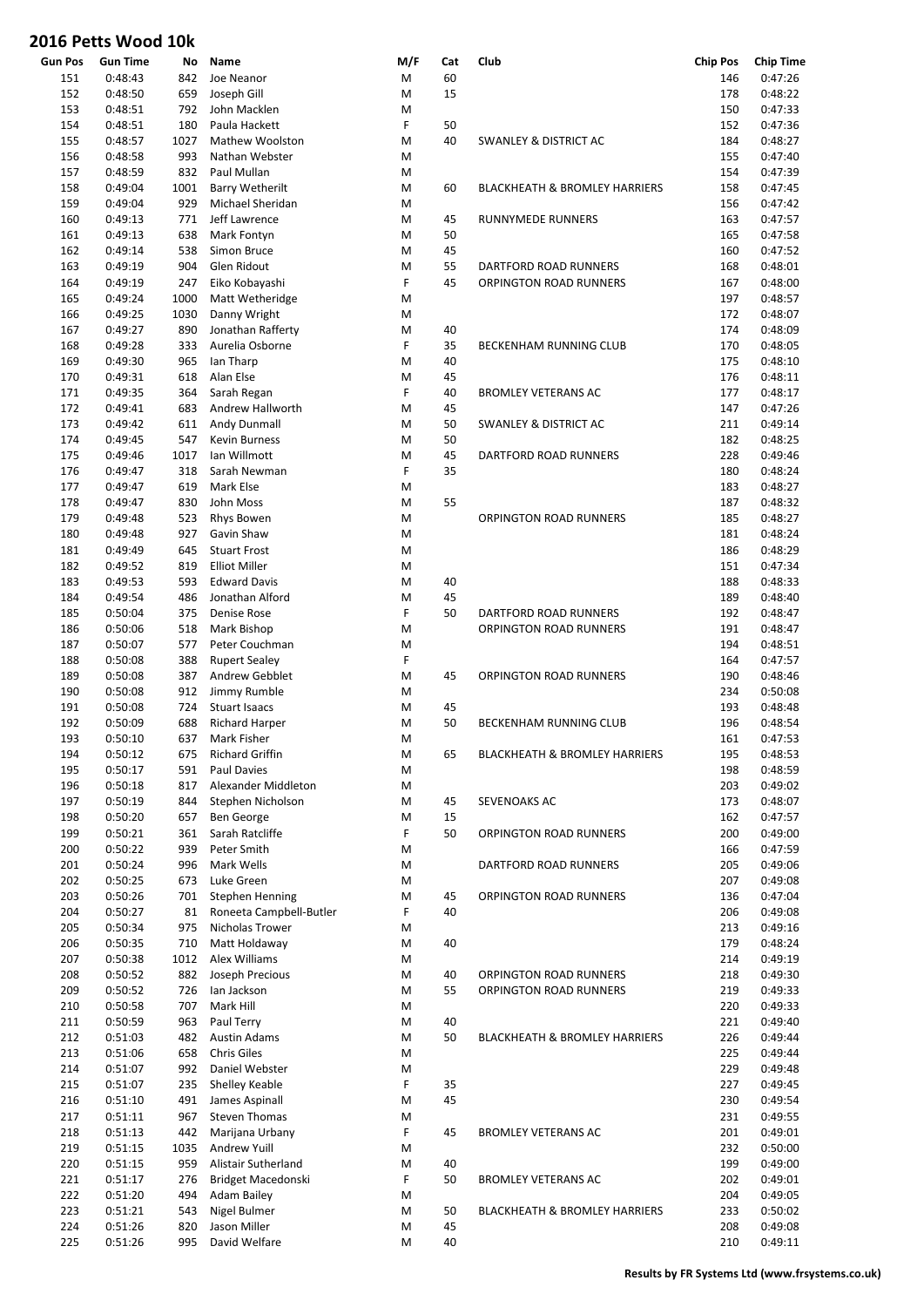|         | UIU I CLLJ VVUUU IUN |      |                         |     |     |                                          |                 |                  |
|---------|----------------------|------|-------------------------|-----|-----|------------------------------------------|-----------------|------------------|
| Gun Pos | <b>Gun Time</b>      | No   | Name                    | M/F | Cat | Club                                     | <b>Chip Pos</b> | <b>Chip Time</b> |
| 226     | 0:51:27              | 985  | <b>Tony Warr</b>        | M   | 45  | <b>BEXLEY AC</b>                         | 235             | 0:50:10          |
| 227     | 0:51:28              | 994  | Paul Webster            | M   | 40  |                                          | 212             | 0:49:15          |
| 228     | 0:51:35              | 986  | Adam Waterman           | M   | 45  |                                          | 215             | 0:49:23          |
| 229     | 0:51:39              | 186  | Liz Hamilton            | F   | 40  |                                          | 217             | 0:49:28          |
| 230     | 0:51:39              | 847  | Sam Oborne              | M   |     |                                          | 216             | 0:49:25          |
| 231     | 0:51:54              | 808  | David Mcconville        | M   | 50  |                                          | 242             | 0:50:32          |
| 232     | 0:51:54              | 856  | Lahcen Ouarbya          | M   | 50  | <b>ORPINGTON ROAD RUNNERS</b>            | 246             | 0:50:40          |
| 233     | 0:51:54              | 28   | Lisa Bailey             | F   | 40  |                                          | 222             | 0:49:40          |
| 234     | 0:51:55              | 495  | <b>Robert Bailey</b>    | M   |     |                                          | 223             | 0:49:41          |
| 235     | 0:51:55              | 549  | <b>Fred Buss</b>        | M   | 45  |                                          | 224             | 0:49:42          |
| 236     | 0:51:56              | 530  | Stuart Brooks-Lawrie    | M   | 40  |                                          | 249             | 0:50:43          |
| 237     | 0:51:57              | 574  | Evan Corbett            | M   |     |                                          | 243             | 0:50:35          |
| 238     | 0:51:58              | 365  | Lisa Reid               | F   |     | <b>DARTFORD HARRIERS</b>                 | 247             | 0:50:41          |
|         |                      |      |                         |     |     |                                          |                 |                  |
| 239     | 0:52:03              | 665  | Peter Goodall           | M   | 40  | PETTS WOOD RUNNERS                       | 251             | 0:50:48          |
| 240     | 0:52:04              | 544  | Scott Bulmer            | M   | 15  | <b>BLACKHEATH &amp; BROMLEY HARRIERS</b> | 250             | 0:50:45          |
| 241     | 0:52:08              | 823  | <b>Tom Moger</b>        | M   | 40  |                                          | 124             | 0:46:27          |
| 242     | 0:52:14              | 1024 | Paul Wood               | M   |     |                                          | 253             | 0:50:53          |
| 243     | 0:52:14              | 1007 | Andy Whitnell           | M   | 45  |                                          | 255             | 0:50:57          |
| 244     | 0:52:23              | 940  | Tim Smythe              | M   | 40  |                                          | 260             | 0:51:08          |
| 245     | 0:52:23              | 655  | Jay Gatward             | M   | 15  |                                          | 236             | 0:50:11          |
| 246     | 0:52:29              | 700  | Colin Henderson         | M   |     |                                          | 237             | 0:50:14          |
| 247     | 0:52:32              | 788  | Andy Lumsden            | M   |     |                                          | 238             | 0:50:15          |
| 248     | 0:52:35              | 782  | Mervyn Lim              | M   |     |                                          | 239             | 0:50:21          |
| 249     | 0:52:36              | 960  | Joel Swann              | M   |     |                                          | 209             | 0:49:11          |
| 250     | 0:52:36              | 955  | Oliver Stewart          | M   | 15  |                                          | 241             | 0:50:25          |
| 251     | 0:52:43              | 643  | Colin Frith             | M   | 55  | DULWICH RUNNERS AC                       | 267             | 0:51:26          |
| 252     | 0:52:46              | 195  | Leanne Pearce           | F   | 45  | <b>ORPINGTON ROAD RUNNERS</b>            | 240             | 0:50:22          |
| 253     | 0:52:54              | 487  | Jonathan Alford-Smith   | M   |     |                                          | 270             | 0:51:36          |
| 254     | 0:52:57              | 585  | <b>Tom Cubitt</b>       | M   |     |                                          | 245             | 0:50:40          |
| 255     | 0:52:59              | 136  | Jane Edwarde            | F   | 40  |                                          | 273             | 0:51:39          |
| 256     | 0:53:00              | 109  | Alexandra Cooper        | F   | 40  | DARTFORD ROAD RUNNERS                    | 274             | 0:51:41          |
|         |                      |      |                         |     |     |                                          |                 |                  |
| 257     | 0:53:01              | 822  | Phil Mind               | M   | 50  |                                          | 252             | 0:50:51          |
| 258     | 0:53:04              | 564  | David Cleaver           | M   | 40  |                                          | 276             | 0:51:43          |
| 259     | 0:53:05              | 654  | <b>Tim Gates</b>        | M   | 50  | DARTFORD ROAD RUNNERS                    | 278             | 0:51:44          |
| 260     | 0:53:09              | 76   | Paula Calle Vives       | F   | 35  |                                          | 280             | 0:51:46          |
| 261     | 0:53:10              | 935  | <b>Russell Smart</b>    | M   | 45  |                                          | 256             | 0:50:58          |
| 262     | 0:53:12              | 900  | Amerdeep Riat           | M   | 45  |                                          | 254             | 0:50:53          |
| 263     | 0:53:19              | 535  | Peter Brown             | M   | 40  |                                          | 257             | 0:51:02          |
| 264     | 0:53:20              | 824  | Damian Magee            | M   | 45  |                                          | 285             | 0:51:58          |
| 265     | 0:53:23              | 634  | Mark Finch              | M   | 50  |                                          | 289             | 0:52:02          |
| 266     | 0:53:23              | 730  | Keith Jeffrey           | M   | 45  |                                          | 259             | 0:51:06          |
| 267     | 0:53:26              | 460  | Tanya White             | F   | 40  |                                          | 258             | 0:51:05          |
| 268     | 0:53:29              | 702  | Steven Hewitt           | M   | 40  |                                          | 261             | 0:51:09          |
| 269     | 0:53:30              | 1021 | Justin Winter           | M   | 45  |                                          | 263             | 0:51:15          |
| 270     | 0:53:34              | 690  | Matthew Harrison        | M   |     |                                          | 262             | 0:51:14          |
| 271     | 0:53:36              | 258  | Laura Lione             | F   |     |                                          | 265             | 0:51:21          |
| 272     | 0:53:37              | 526  | Gino Brand              | M   | 45  |                                          | 264             | 0:51:19          |
| 273     | 0:53:37              | 807  | Chris Mccartney         | M   | 40  |                                          | 295             | 0:52:16          |
| 274     | 0:53:40              | 599  | Philip Den Baes         | M   | 45  |                                          | 300             | 0:52:26          |
| 275     | 0:53:40              | 848  | Darren O'Brien          | M   | 40  | <b>CAMBRIDGE HARRIERS</b>                | 268             | 0:51:27          |
| 276     | 0:53:50              | 803  | Adam Martin-Lawrence    | M   |     |                                          | 272             | 0:51:38          |
| 277     | 0:53:55              | 139  | Denise Eva              | F   | 40  |                                          | 302             | 0:52:38          |
|         |                      |      |                         |     |     |                                          | 277             |                  |
| 278     | 0:53:56              | 594  | <b>Phil Davis</b>       | M   | 40  |                                          |                 | 0:51:44          |
| 279     | 0:53:57              | 649  | Gary Gainsford          | M   | 50  | ORPINGTON ROAD RUNNERS                   | 271             | 0:51:38          |
| 280     | 0:53:59              | 919  | Dave Scothern           | M   | 45  |                                          | 279             | 0:51:45          |
| 281     | 0:53:59              | 686  | Mike Hardy              | M   | 40  |                                          | 282             | 0:51:47          |
| 282     | 0:53:59              | 131  | Cheryl Duke             | F   |     |                                          | 275             | 0:51:42          |
| 283     | 0:54:01              | 762  | <b>Edmund Kirby</b>     | M   | 50  |                                          | 248             | 0:50:42          |
| 284     | 0:54:02              | 562  | <b>Robert Clark</b>     | M   | 50  |                                          | 308             | 0:52:43          |
| 285     | 0:54:03              | 83   | Sarah Carr              | F   | 45  |                                          | 281             | 0:51:46          |
| 286     | 0:54:04              | 510  | <b>Nigel Beer</b>       | M   | 55  |                                          | 284             | 0:51:51          |
| 287     | 0:54:06              | 697  | <b>Brendan Hegarty</b>  | M   | 55  |                                          | 310             | 0:52:48          |
| 288     | 0:54:06              | 644  | Adam Frost              | M   | 50  |                                          | 283             | 0:51:48          |
| 289     | 0:54:11              | 662  | Peter Godbee            | M   | 65  | SWANLEY & DISTRICT AC                    | 286             | 0:51:59          |
| 290     | 0:54:15              | 137  | <b>Felicity Edwards</b> | F   | 40  |                                          | 315             | 0:52:55          |
| 291     | 0:54:17              | 838  | David Myers             | M   | 50  |                                          | 287             | 0:52:00          |
| 292     | 0:54:20              | 152  | Sarah Friel             | F   | 35  |                                          | 290             | 0:52:04          |
| 293     | 0:54:25              | 874  | Mark Philpott           | M   | 50  |                                          | 291             | 0:52:08          |
|         |                      | 740  | <b>Richard Jones</b>    |     |     |                                          |                 |                  |
| 294     | 0:54:25              |      |                         | M   | 50  |                                          | 325             | 0:53:06          |
| 295     | 0:54:26              | 1011 | Iain Willatt            | M   | 60  | <b>WADHURST RUNNERS</b>                  | 294             | 0:52:14          |
| 296     | 0:54:32              | 497  | Mike Balcombe           | M   | 45  |                                          | 292             | 0:52:11          |
| 297     | 0:54:33              | 910  | Mark Rowe               | M   | 40  |                                          | 298             | 0:52:20          |
| 298     | 0:54:36              | 734  | lan Johnston            | M   | 70  |                                          | 293             | 0:52:13          |
| 299     | 0:54:38              | 949  | Stephen Spittal         | M   | 40  |                                          | 296             | 0:52:19          |
| 300     | 0:54:39              | 392  | Sam Sene-Richardson     | F   | 40  |                                          | 299             | 0:52:22          |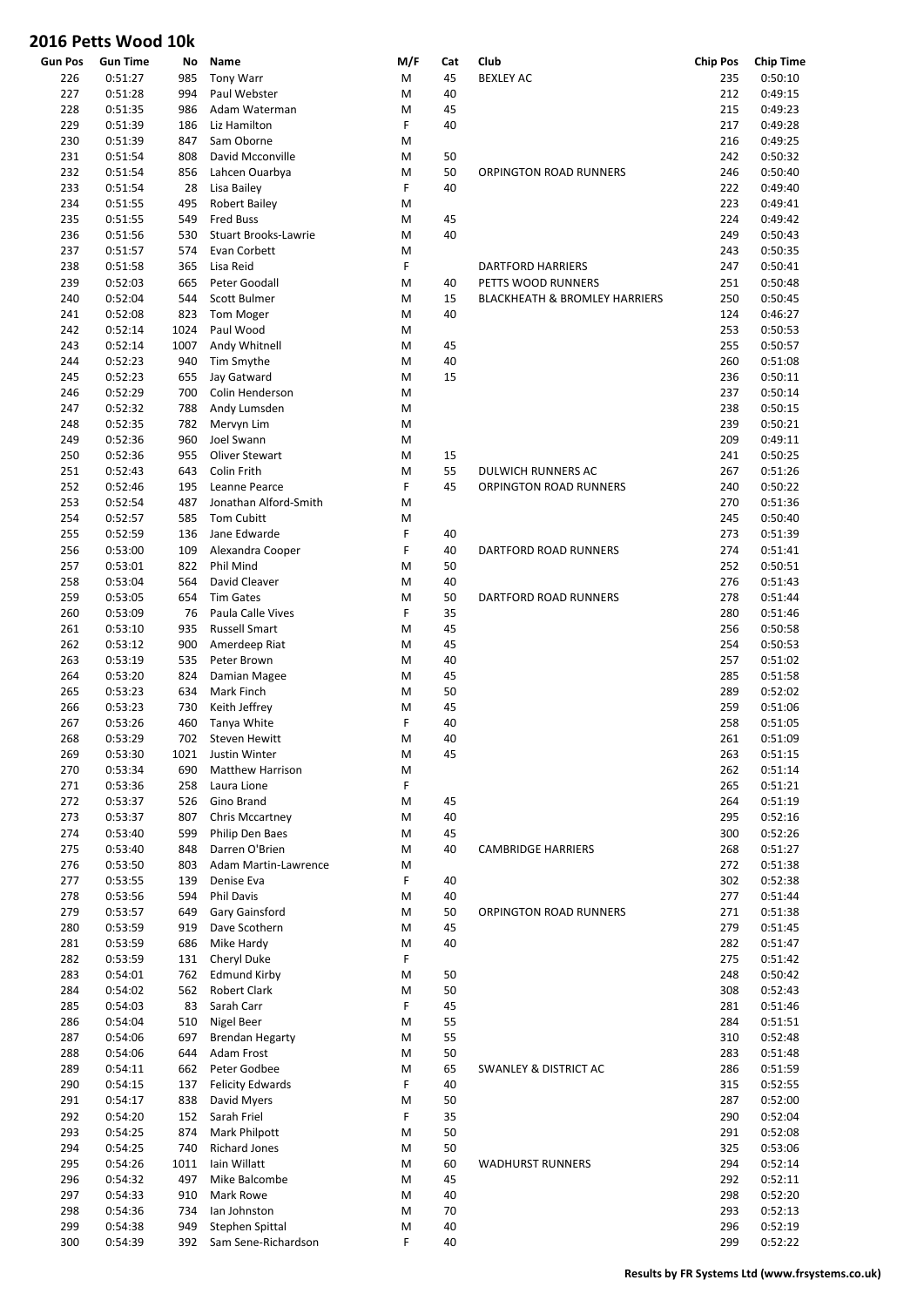| <b>Gun Pos</b> | <b>Gun Time</b> | No   | Name                    | M/F | Cat | Club                                     | <b>Chip Pos</b> | <b>Chip Time</b> |
|----------------|-----------------|------|-------------------------|-----|-----|------------------------------------------|-----------------|------------------|
| 301            | 0:54:41         | 565  | Jez Coad                | Μ   | 55  |                                          | 297             | 0:52:19          |
| 302            | 0:54:42         | 467  | Gemma Shaw              | F   |     |                                          | 334             | 0:53:18          |
| 303            | 0:54:44         | 280  | Debbie Mahoney          | F   | 40  |                                          | 301             | 0:52:29          |
| 304            | 0:54:51         | 668  | <b>Tony Gorga</b>       | М   | 50  |                                          | 266             | 0:51:21          |
| 305            | 0:54:57         | 889  | Steven Rae              | M   | 40  |                                          | 269             | 0:51:28          |
|                |                 |      |                         |     |     |                                          |                 |                  |
| 306            | 0:54:59         | 954  | Duncan Stewart          | M   | 45  |                                          | 304             | 0:52:41          |
| 307            | 0:55:01         | 41   | Kandice Bennett         | F   | 35  |                                          | 306             | 0:52:41          |
| 308            | 0:55:02         | 797  | <b>Richard Mansell</b>  | M   | 55  |                                          | 303             | 0:52:41          |
| 309            | 0:55:05         | 525  | Kevin Bramhill          | M   | 50  |                                          | 313             | 0:52:52          |
| 310            | 0:55:06         | 865  | Madthav Patki           | M   |     |                                          | 305             | 0:52:41          |
| 311            | 0:55:07         | 958  | Chris Sudduth           | M   | 40  |                                          | 314             | 0:52:54          |
| 312            | 0:55:08         | 798  | Anthony Marcham         | M   | 50  |                                          | 312             | 0:52:50          |
|                |                 |      |                         |     |     |                                          |                 |                  |
| 313            | 0:55:09         | 570  | Andy Cook               | M   | 45  | ORPINGTON ROAD RUNNERS                   | 311             | 0:52:50          |
| 314            | 0:55:13         | 426  | Sarah Thompson          | F   | 50  |                                          | 317             | 0:52:56          |
| 315            | 0:55:14         | 552  | <b>Thomas Campbell</b>  | M   |     |                                          | 383             | 0:55:14          |
| 316            | 0:55:16         | 463  | Anna Willard            | F   | 40  | <b>SWANLEY &amp; DISTRICT AC</b>         | 319             | 0:53:00          |
| 317            | 0:55:16         | 948  | Craig Spittal           | M   | 40  |                                          | 316             | 0:52:56          |
| 318            | 0:55:18         | 551  | Gavin Caldwell          | M   | 40  |                                          | 324             | 0:53:06          |
| 319            | 0:55:19         | 903  | Ian Richmond            | M   | 55  |                                          | 288             | 0:52:01          |
|                |                 |      |                         |     |     |                                          |                 |                  |
| 320            | 0:55:20         | 646  | <b>Thomas Frost</b>     | M   |     |                                          | 321             | 0:53:02          |
| 321            | 0:55:24         | 502  | Darren Barrett          | M   | 40  |                                          | 322             | 0:53:02          |
| 322            | 0:55:25         | 419  | <b>Charlotte Sutton</b> | F   |     |                                          | 326             | 0:53:08          |
| 323            | 0:55:27         | 695  | David Hedges            | M   | 40  |                                          | 244             | 0:50:37          |
| 324            | 0:55:32         | 918  | Ian Saville             | M   | 50  |                                          | 331             | 0:53:17          |
| 325            | 0:55:33         | 681  | John Hackett            | M   | 45  |                                          | 330             | 0:53:15          |
|                |                 |      |                         |     |     |                                          |                 | 0:53:22          |
| 326            | 0:55:34         | 541  | Paul Buck               | M   | 40  |                                          | 336             |                  |
| 327            | 0:55:35         | 914  | <b>Paul Salliss</b>     | M   | 50  |                                          | 328             | 0:53:12          |
| 328            | 0:55:36         | 757  | Chris Kerrey            | M   | 45  | ORPINGTON ROAD RUNNERS                   | 332             | 0:53:17          |
| 329            | 0:55:36         | 130  | Anita Dubery            | F   | 50  | ORPINGTON ROAD RUNNERS                   | 333             | 0:53:17          |
| 330            | 0:55:38         | 870  | Stephen Penn            | M   | 45  |                                          | 335             | 0:53:20          |
| 331            | 0:55:50         | 883  | Carl Price              | M   |     |                                          | 337             | 0:53:31          |
| 332            | 0:56:04         | 557  | James Chappell          | M   |     |                                          | 309             | 0:52:47          |
|                |                 |      |                         |     |     |                                          |                 |                  |
| 333            | 0:56:08         | 625  | Simon Evans             | M   |     |                                          | 341             | 0:53:55          |
| 334            | 0:56:08         | 140  | Victoria Evans          | F   |     |                                          | 342             | 0:53:55          |
| 335            | 0:56:09         | 893  | Matthew Read            | M   | 40  |                                          | 340             | 0:53:52          |
| 336            | 0:56:09         | 745  | Steven Keable           | M   |     |                                          | 371             | 0:54:48          |
| 337            | 0:56:11         | 1015 | Mark Williams           | M   | 40  |                                          | 307             | 0:52:42          |
| 338            | 0:56:14         | 831  | Joseph Mulhall          | M   | 40  |                                          | 345             | 0:54:01          |
| 339            | 0:56:20         | 176  | Surjit Grewal           | F   | 50  | THRIFT GREEN TROTTERS                    | 346             | 0:54:02          |
|                |                 |      |                         |     |     |                                          |                 |                  |
| 340            | 0:56:22         | 937  | Ian Smith               | M   | 60  | HANDY CROSS RUNNERS                      | 318             | 0:52:59          |
| 341            | 0:56:25         | 377  | Pippa Rudman            | F   | 40  | ORPINGTON ROAD RUNNERS                   | 348             | 0:54:05          |
| 342            | 0:56:27         | 413  | Stephen Corry           | М   |     | STRIDERS OF CROYDON                      | 323             | 0:53:04          |
| 343            | 0:56:27         | 32   | Conroy Barnett          | M   |     | <b>KENT AC</b>                           | 320             | 0:53:00          |
| 344            | 0:56:33         | 631  | Bode Fatona             | M   | 40  |                                          | 327             | 0:53:12          |
| 345            | 0:56:35         | 422  | Liz Talbot Davies       | F   | 45  | <b>BROMLEY VETERANS AC</b>               | 351             | 0:54:18          |
| 346            | 0:56:35         | 239  | Carole Keogh            | F   | 40  |                                          | 350             | 0:54:14          |
| 347            | 0:56:37         | 590  | Mark Darby              | M   | 50  |                                          | 386             | 0:55:16          |
|                |                 |      |                         |     |     |                                          |                 |                  |
| 348            | 0:56:38         | 689  | <b>Roger Harris</b>     | M   | 60  | <b>BROMLEY VETERANS AC</b>               | 352             | 0:54:22          |
| 349            | 0:56:41         | 74   | Joanne Button           | F   | 40  |                                          | 354             | 0:54:25          |
| 350            | 0:56:41         | 172  | Kate Goss               | F   |     |                                          | 329             | 0:53:14          |
| 351            | 0:56:44         | 182  | Jane Haile              | F   | 40  |                                          | 355             | 0:54:26          |
| 352            | 0:56:48         | 165  | Alex Godbold            | F   |     |                                          | 356             | 0:54:27          |
| 353            | 0:56:48         | 663  | <b>Brian Godbold</b>    | M   | 60  |                                          | 357             | 0:54:27          |
| 354            | 0:56:53         | 381  | Louise Ryan             | F   | 35  |                                          | 362             | 0:54:37          |
| 355            | 0:56:55         | 928  | David Sheppard          | М   | 60  | ORPINGTON ROAD RUNNERS                   | 338             | 0:53:36          |
|                |                 |      |                         |     |     |                                          |                 |                  |
| 356            | 0:56:57         | 553  | Danny Capella           | M   | 50  |                                          | 360             | 0:54:33          |
| 357            | 0:57:01         | 826  | Chris Moore             | M   | 40  |                                          | 370             | 0:54:47          |
| 358            | 0:57:01         | 857  | Nicholas Pace           | M   |     |                                          | 367             | 0:54:45          |
| 359            | 0:57:01         | 22   | Gail Arnott             | F   | 55  | BECKENHAM RUNNING CLUB                   | 366             | 0:54:44          |
| 360            | 0:57:01         | 990  | Martin Weaver           | M   | 50  |                                          | 339             | 0:53:45          |
| 361            | 0:57:02         | 259  | Sarah Littler           | F   | 40  |                                          | 368             | 0:54:46          |
| 362            | 0:57:02         | 938  | Matthew Smith           | M   | 45  |                                          | 442             | 0:57:02          |
|                |                 |      |                         | F   |     |                                          |                 |                  |
| 363            | 0:57:05         | 351  | Adele Prince            |     | 40  | <b>KENT AC</b>                           | 373             | 0:54:49          |
| 364            | 0:57:05         | 984  | Brian Wall              | M   | 65  |                                          | 365             | 0:54:43          |
| 365            | 0:57:07         | 350  | Danica Priest           | F   |     | <b>GOODGYM</b>                           | 374             | 0:54:51          |
| 366            | 0:57:08         | 465  | Colleen Williams        | F   | 40  | <b>CRYSTAL PALACE TRIATHLETES</b>        | 375             | 0:54:52          |
| 367            | 0:57:10         | 728  | Steven Jackson          | M   | 40  |                                          | 372             | 0:54:49          |
| 368            | 0:57:10         | 907  | Neil Roberts            | M   | 45  | <b>BLACKHEATH &amp; BROMLEY HARRIERS</b> | 369             | 0:54:46          |
| 369            | 0:57:10         | 806  | <b>Justin Mattless</b>  | M   | 40  |                                          | 376             | 0:54:53          |
| 370            | 0:57:12         | 122  | <b>Megan Davis</b>      | F   | 15  | DARTFORD ROAD RUNNERS                    | 412             | 0:55:54          |
|                |                 |      |                         |     |     |                                          |                 |                  |
| 371            | 0:57:14         | 748  | Mick Keene              | M   | 55  | <b>BLACKHEATH &amp; BROMLEY HARRIERS</b> | 343             | 0:53:57          |
| 372            | 0:57:19         | 468  | Helga Wittmann          | F   | 40  |                                          | 344             | 0:53:58          |
| 373            | 0:57:20         | 161  | Rebecca Georgiadis      | F   |     |                                          | 379             | 0:55:03          |
| 374            | 0:57:26         | 1009 | Andy Wilkins            | М   | 50  |                                          | 381             | 0:55:07          |
| 375            | 0:57:27         | 972  | Paul Till               | М   | 50  |                                          | 347             | 0:54:02          |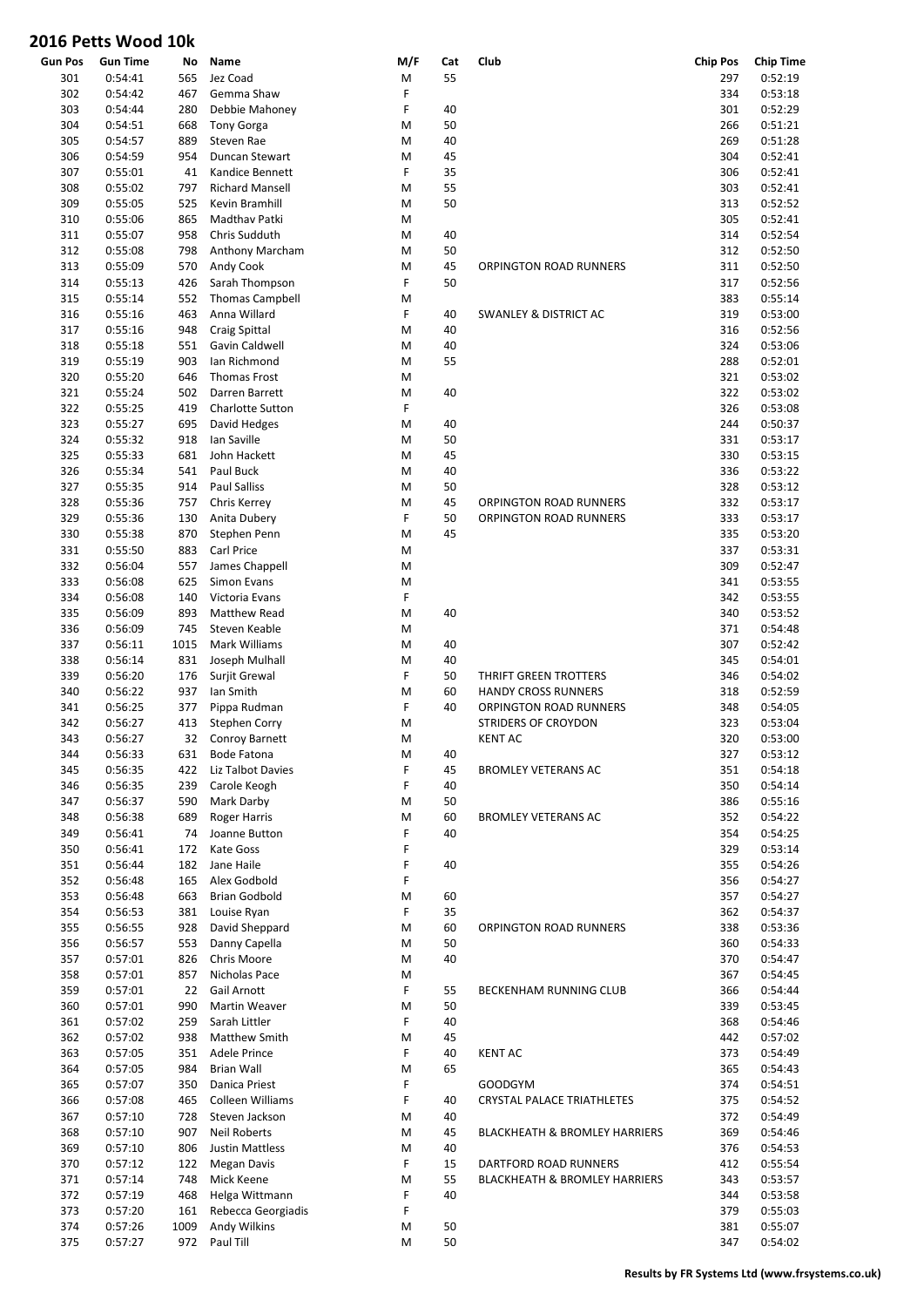| <b>Gun Pos</b> | <b>Gun Time</b> | No             | Name                     | M/F | Cat | Club                                     | <b>Chip Pos</b> | <b>Chip Time</b> |
|----------------|-----------------|----------------|--------------------------|-----|-----|------------------------------------------|-----------------|------------------|
| 376            | 0:57:27         | 327            | Nicola Norris            | F   | 35  |                                          | 380             | 0:55:06          |
| 377            | 0:57:30         | 569            | Adam Cook                | M   |     |                                          | 385             | 0:55:16          |
| 378            | 0:57:30         | 670            | Peter Gray               | M   | 45  |                                          | 349             | 0:54:13          |
| 379            | 0:57:34         | 118            | Rebecca Daniels          | F   | 35  |                                          | 382             | 0:55:10          |
| 380            | 0:57:35         | 343            | <b>Harriette Pearson</b> | F   |     |                                          | 388             | 0:55:19          |
| 381            | 0:57:36         | 1002           | <b>Howard Whatford</b>   | M   | 45  |                                          | 387             | 0:55:17          |
| 382            | 0:57:45         | 627            | Jonathan Everett         | M   | 45  |                                          | 358             | 0:54:29          |
| 383            | 0:57:49         | 884            | Mike Pugh                | M   |     |                                          | 390             | 0:55:25          |
| 384            | 0:57:50         | 781            | <b>Neal Lillis</b>       | M   | 45  |                                          | 353             | 0:54:25          |
| 385            | 0:57:51         | 193            | Maria Harrison           | F   |     |                                          | 392             | 0:55:30          |
| 386            | 0:57:51         | 522            | <b>Stuart Boundy</b>     | M   |     |                                          | 391             | 0:55:26          |
| 387            | 0:57:51         | 134            | Keeley Edmonds           | F   | 40  |                                          | 395             | 0:55:31          |
| 388            | 0:57:52         | 579            | Laurie Cram              | M   | 60  |                                          | 393             | 0:55:30          |
| 389            | 0:57:52         | 196            | Rebecca Hedges           | F   |     |                                          | 396             | 0:55:35          |
| 390            | 0:57:52         | $\overline{2}$ | Harvey Pugh              | M   | 40  |                                          | 399             | 0:55:40          |
| 391            | 0:57:53         | 456            | Claire Wells             | F   | 35  |                                          | 397             | 0:55:39          |
| 392            | 0:57:55         | 472            | Zoe Wood                 | F   | 40  |                                          | 359             | 0:54:29          |
| 393            | 0:57:56         | 672            | Andy Greasby             | M   | 45  |                                          | 363             | 0:54:40          |
| 394            | 0:57:57         | 878            | Neil Pollard             | M   | 40  |                                          | 466             | 0:57:57          |
| 395            | 0:58:00         | 159            | Julia Garvey             | F   | 45  |                                          | 361             | 0:54:36          |
| 396            | 0:58:03         | 759            | <b>Richard King</b>      | M   |     |                                          | 398             | 0:55:39          |
| 397            | 0:58:04         | 382            | Sandra Said              | F   | 40  |                                          | 401             | 0:55:44          |
| 398            | 0:58:04         | 75             | Laura Caldwell           | F   | 35  | <b>ORPINGTON ROAD RUNNERS</b>            | 403             | 0:55:46          |
| 399            | 0:58:05         | 604            | <b>Trevor Doran</b>      | M   | 50  |                                          | 364             | 0:54:42          |
|                |                 |                |                          |     | 40  |                                          |                 |                  |
| 400            | 0:58:07         | 921            | Andy Seppings            | M   |     |                                          | 407             | 0:55:49          |
| 401            | 0:58:11         | 436            | Abigail Tymon            | F   |     |                                          | 377             | 0:54:53          |
| 402            | 0:58:13         | 66             | Sally Bryden             | F   | 45  |                                          | 414             | 0:55:56          |
| 403            | 0:58:15         | 72             | Fiona Burness            | F   | 45  |                                          | 410             | 0:55:51          |
| 404            | 0:58:17         | 316            | Julia Myers              | F   | 50  |                                          | 416             | 0:56:00          |
| 405            | 0:58:18         | 226            | Mandy Jarvis             | F   | 50  | <b>BEXLEY AC</b>                         | 419             | 0:56:03          |
| 406            | 0:58:20         | 378            | Lucy Szymonski           | F   | 50  |                                          | 378             | 0:55:02          |
| 407            | 0:58:38         | 753            | Andy Kenward             | M   | 40  |                                          | 492             | 0:58:38          |
| 408            | 0:58:39         | 653            | Rob Garvey               | M   | 45  |                                          | 384             | 0:55:15          |
| 409            | 0:58:40         | 244            | Jane Knight              | F   | 40  |                                          | 424             | 0:56:18          |
| 410            | 0:58:41         | 190            | Dianne Hardman           | F   | 40  |                                          | 430             | 0:56:26          |
| 411            | 0:58:43         | 801            | John Martin              | M   |     |                                          | 428             | 0:56:22          |
| 412            | 0:58:44         | 440            | Anne Unseld              | F   | 65  | <b>BROMLEY VETERANS AC</b>               | 389             | 0:55:25          |
| 413            | 0:58:50         | 164            | Natalie Gloag            | F   | 40  |                                          | 433             | 0:56:33          |
| 414            | 0:58:55         | 191            | <b>Keeley Harper</b>     | F   | 35  |                                          | 394             | 0:55:31          |
| 415            | 0:58:56         | 320            | <b>Alison Nicholls</b>   | F   |     |                                          | 437             | 0:56:41          |
| 416            | 0:59:01         | 699            | Paul Hemsley             | M   | 50  | <b>BROMLEY VETERANS AC</b>               | 438             | 0:56:45          |
| 417            | 0:59:04         | 213            | Jane Hughes              | F   | 55  |                                          | 404             | 0:55:46          |
| 418            | 0:59:06         | 199            | Katie Herbert            | F   | 45  |                                          | 402             | 0:55:44          |
| 419            | 0:59:09         | 88             | Lucy Chaple              | F   | 50  |                                          | 400             | 0:55:44          |
| 420            | 0:59:12         | 330            | Becky O'Brien            | F   |     |                                          | 411             | 0:55:52          |
| 421            | 0:59:13         | 1014           | John Williams            | M   | 50  |                                          | 413             | 0:55:55          |
| 422            | 0:59:14         | 127            | Andrea Magold            | F   | 60  | ORPINGTON ROAD RUNNERS                   | 405             | 0:55:48          |
| 423            | 0:59:16         | 556            | lan Chapman              | M   | 50  | <b>BROMLEY VETERANS AC</b>               | 415             | 0:55:56          |
| 424            | 0:59:18         | 511            | Paul Beesley             | M   |     |                                          | 417             | 0:56:02          |
| 425            | 0:59:20         | 119            | Lisa Darby               | F   |     |                                          | 409             | 0:55:49          |
| 426            | 0:59:25         | 776            | Matthew Leeson           | M   |     |                                          | 445             | 0:57:06          |
| 427            | 0:59:25         | 775            | John Leeson              | M   | 55  | <b>BLACKHEATH &amp; BROMLEY HARRIERS</b> | 518             | 0:59:25          |
| 428            | 0:59:29         | 73             | Katarina Burnett         | F   | 35  |                                          | 444             | 0:57:04          |
| 429            | 0:59:32         | 25             | Caroline Atkinson        | F   | 40  |                                          | 450             | 0:57:17          |
| 430            | 0:59:34         | 155            | Clare Gaffney`           | F   |     |                                          | 420             | 0:56:04          |
| 431            | 0:59:36         | 342            | Jodie Pearse             | F   | 40  | ORPINGTON ROAD RUNNERS                   | 427             | 0:56:21          |
| 432            | 0:59:38         | 454            | Chloe Weaver             | F   |     |                                          | 429             | 0:56:22          |
| 433            | 0:59:40         | 760            | Andrew Kingsmell         | M   | 45  | <b>BLACKHEATH &amp; BROMLEY HARRIERS</b> | 422             | 0:56:14          |
|                |                 |                | Janet Edmonds-Walker     | F   | 55  | <b>ORPINGTON ROAD RUNNERS</b>            |                 |                  |
| 434            | 0:59:40         | 135            |                          |     |     |                                          | 423             | 0:56:17          |
| 435            | 0:59:41         | 380            | Vikki Russell            | F   |     |                                          | 426             | 0:56:20          |
| 436            | 0:59:41         | 906            | <b>Mike Roberts</b>      | M   | 50  |                                          | 454             | 0:57:25          |
| 437            | 0:59:44         | 353            | Camilla Provan           | F   |     | PETTS WOOD RUNNERS                       | 451             | 0:57:19          |
| 438            | 0:59:45         | 648            | Ian Gadsdon              | M   | 45  |                                          | 425             | 0:56:19          |
| 439            | 0:59:47         | 250            | Gillian Lawrence         | F   | 55  | ORPINGTON ROAD RUNNERS                   | 431             | 0:56:29          |
| 440            | 0:59:59         | 506            | Scott Bartlett           | M   | 45  | <b>BEXLEY AC</b>                         | 432             | 0:56:32          |
| 441            | 1:00:02         | 255            | Laura Lee                | F   | 35  | DARTFORD ROAD RUNNERS                    | 460             | 0:57:45          |
| 442            | 1:00:06         | 344            | <b>Wendy Pearson</b>     | F   | 50  |                                          | 459             | 0:57:42          |
| 443            | 1:00:07         | 323            | Mairead Nolan            | F   |     |                                          | 440             | 0:56:48          |
| 444            | 1:00:08         | 896            | Chris Rensch             | M   | 40  |                                          | 435             | 0:56:39          |
| 445            | 1:00:09         | 529            | Jonathan Briggs          | M   | 45  |                                          | 436             | 0:56:40          |
| 446            | 1:00:11         | 477            | Katie Yoxall             | F   |     |                                          | 465             | 0:57:56          |
| 447            | 1:00:12         | 610            | Keith Dungate            | M   | 65  | <b>CAMBRIDGE HARRIERS</b>                | 461             | 0:57:50          |
| 448            | 1:00:14         | 339            | Hannah Parsons           | F   |     |                                          | 439             | 0:56:47          |
| 449            | 1:00:22         | 192            | Katrina Harrison         | F   |     |                                          | 467             | 0:57:59          |
| 450            | 1:00:22         | 232            | Caroline Judge           | F   | 40  | DARTFORD ROAD RUNNERS                    | 443             | 0:57:04          |
|                |                 |                |                          |     |     |                                          |                 |                  |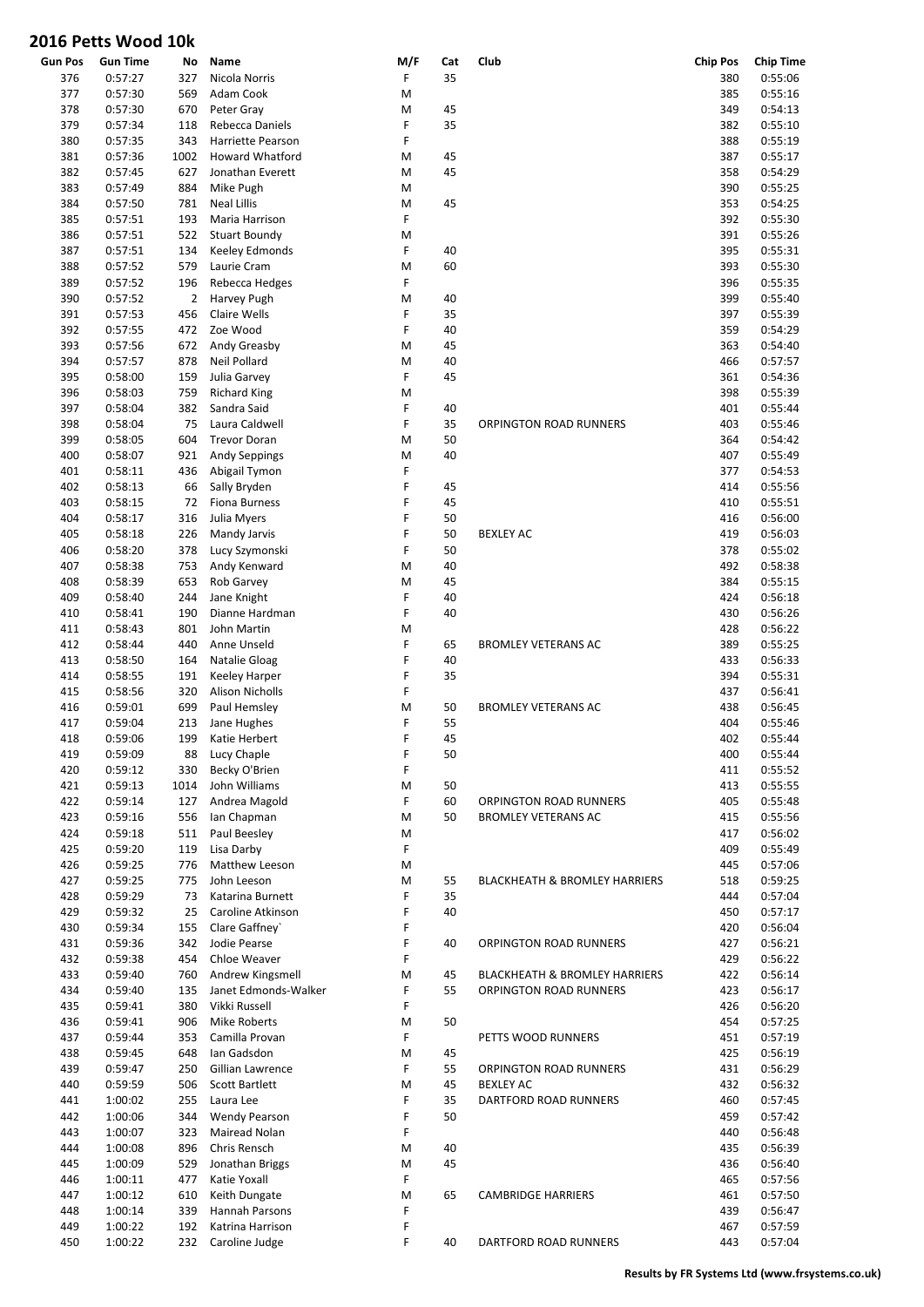| <b>Gun Pos</b> | <b>Gun Time</b> | No           | Name                    | M/F       | Cat | Club                                     | <b>Chip Pos</b> | <b>Chip Time</b> |
|----------------|-----------------|--------------|-------------------------|-----------|-----|------------------------------------------|-----------------|------------------|
| 451            | 1:00:22         | 532          | James Broomfield        | M         |     |                                          | 508             | 0:59:03          |
| 452            | 1:00:23         | 421          | Gila Tabrizi            | F         | 35  |                                          | 441             | 0:57:00          |
| 453            | 1:00:27         | 171          | Lauren Gorey            | F         |     | <b>ORPINGTON ROAD RUNNERS</b>            | 448             | 0:57:11          |
| 454            | 1:00:28         | 922          | <b>Umit Seren</b>       | M         |     |                                          | 514             | 0:59:07          |
| 455            | 1:00:30         | 515          | John Berry              | M         | 45  |                                          | 408             | 0:55:49          |
| 456            | 1:00:31         | $\mathbf{1}$ | Katheryn Sinclair       | F         |     |                                          | 475             | 0:58:17          |
| 457            | 1:00:32         | 287          | Michelle Mathery        | F         | 35  |                                          | 406             | 0:55:49          |
| 458            | 1:00:32         | 101          | Jennifer Coles          | F         |     |                                          | 447             | 0:57:08          |
| 459            | 1:00:34         | 441          | Simon Cowie             | M         |     | <b>BROMLEY VETERANS AC</b>               | 446             | 0:57:07          |
| 460            | 1:00:36         | 359          | Elizabeth Ramsey        | F         | 45  |                                          | 452             | 0:57:20          |
| 461            | 1:00:38         | 650          | <b>Martin Gallagher</b> | M         |     |                                          | 449             | 0:57:16          |
| 462            | 1:00:43         | 418          | Carla Sullivan          | F         |     |                                          | 484             | 0:58:29          |
|                |                 |              |                         |           |     |                                          |                 | 0:57:25          |
| 463            | 1:00:43         | 528          | <b>Nick Brick</b>       | M         | 55  | ORPINGTON ROAD RUNNERS                   | 455             |                  |
| 464            | 1:00:50         | 682          | <b>Paul Haines</b>      | M         | 55  |                                          | 418             | 0:56:02          |
| 465            | 1:00:51         | 331          | Claire Osborn           | F         | 35  |                                          | 483             | 0:58:26          |
| 466            | 1:00:51         | 348          | Aneta Piotrowska        | F         | 35  |                                          | 421             | 0:56:07          |
| 467            | 1:00:52         | 572          | <b>Matthew Cook</b>     | M         |     |                                          | 489             | 0:58:31          |
| 468            | 1:00:58         | 79           | Lisa Campbell           | F         | 45  | DARTFORD ROAD RUNNERS                    | 458             | 0:57:38          |
| 469            | 1:01:06         | 366          | Loraine Relph           | F         | 45  |                                          | 498             | 0:58:48          |
| 470            | 1:01:06         | 764          | Lee Knight              | M         | 40  |                                          | 499             | 0:58:49          |
| 471            | 1:01:07         | 459          | Cara Whatford           | F         | 40  |                                          | 497             | 0:58:48          |
| 472            | 1:01:11         | 1010         | <b>Mark Wilkins</b>     | M         | 50  |                                          | 463             | 0:57:54          |
| 473            | 1:01:14         | 292          | Ann Mcmahon             | F         | 50  | <b>CRYSTAL PALACE FUN RUNNERS</b>        | 505             | 0:59:00          |
| 474            | 1:01:15         | 738          | Stephen Ollier          | M         | 50  |                                          | 464             | 0:57:55          |
| 475            | 1:01:21         | 605          | <b>Gregory Dowse</b>    | M         |     |                                          | 462             | 0:57:52          |
| 476            | 1:01:22         | 145          | Louise Fitzpatrick      | F         | 45  |                                          | 506             | 0:59:01          |
|                | 1:01:25         |              | <b>Ben Ellis</b>        |           | 15  |                                          |                 |                  |
| 477            |                 | 617          |                         | M         |     |                                          | 434             | 0:56:36          |
| 478            | 1:01:26         | 1031         | lan Wright              | M         | 60  |                                          | 469             | 0:58:07          |
| 479            | 1:01:29         | 275          | <b>Caroline Mace</b>    | F         |     |                                          | 511             | 0:59:04          |
| 480            | 1:01:30         | 908          | Mark Bresnahan          | M         | 45  |                                          | 472             | 0:58:14          |
| 481            | 1:01:33         | 815          | Brian Meehan            | M         | 45  |                                          | 468             | 0:58:04          |
| 482            | 1:01:35         | 340          | Helen Paul              | F         | 45  |                                          | 473             | 0:58:15          |
| 483            | 1:01:36         | 295          | Penny Meier             | F         | 35  | ORPINGTON ROAD RUNNERS                   | 477             | 0:58:20          |
| 484            | 1:01:36         | 905          | Ray Ringwood            | M         | 55  | <b>BEXLEY AC</b>                         | 470             | 0:58:11          |
| 485            | 1:01:39         | 708          | Paul Hixson             | M         | 65  |                                          | 474             | 0:58:16          |
| 486            | 1:01:40         | 314          | Adele Murrell           | F         | 40  |                                          | 556             | 1:00:18          |
| 487            | 1:01:40         | 809          | Brendan Mcdaid          | M         | 40  |                                          | 557             | 1:00:18          |
| 488            | 1:01:42         | 886          | Nigel Pye               | M         | 45  |                                          | 476             | 0:58:20          |
| 489            | 1:01:43         | 1026         | Stuart Wood             | M         | 55  | DARTFORD ROAD RUNNERS                    | 480             | 0:58:24          |
| 490            |                 | 873          |                         | M         |     |                                          | 519             |                  |
|                | 1:01:49         |              | Paul Phillips           |           |     |                                          |                 | 0:59:27          |
| 491            | 1:01:49         | 451          | Alison Ward             | F         | 45  | ORPINGTON ROAD RUNNERS                   | 488             | 0:58:30          |
| 492            | 1:01:52         | 403          | Carla Smith             | F         |     |                                          | 486             | 0:58:29          |
| 493            | 1:01:54         | 408          | Katharine Soole         | F         | 35  |                                          | 524             | 0:59:33          |
| 494            | 1:01:57         |              | 679 Andrew Gurney       | ${\sf M}$ | 50  |                                          | 485             | 0:58:29          |
| 495            | 1:02:00         | 478          | Emma Yuill              | F         |     |                                          | 533             | 0:59:43          |
| 496            | 1:02:01         | 114          | Denise Crane            | F         | 45  |                                          | 527             | 0:59:40          |
| 497            | 1:02:01         | 812          | Duncan Mckelvin         | M         | 50  |                                          | 528             | 0:59:40          |
| 498            | 1:02:02         | 345          | Karen Perry             | F         | 50  | <b>BLACKHEATH &amp; BROMLEY HARRIERS</b> | 530             | 0:59:42          |
| 499            | 1:02:04         | 401          | Jane Slater             | F         | 35  |                                          | 453             | 0:57:20          |
| 500            | 1:02:04         | 40           | Joanne Bell             | F         | 40  |                                          | 496             | 0:58:45          |
| 501            | 1:02:05         | 926          | David Shaw              | M         | 50  |                                          | 491             | 0:58:36          |
| 502            | 1:02:06         | 279          | Daniela Maestri         | F         | 40  |                                          | 490             | 0:58:36          |
| 503            | 1:02:06         | 512          | John Bennell            | M         |     |                                          | 531             | 0:59:42          |
| 504            | 1:02:06         | 37           | Abby Barker             | F         | 35  | PETTS WOOD RUNNERS                       | 532             | 0:59:42          |
| 505            | 1:02:06         | 371          | Jacqueline Ridout       | F         | 55  |                                          | 494             | 0:58:45          |
|                |                 |              |                         |           |     |                                          |                 |                  |
| 506            | 1:02:07         | 438          | Eve Tymon               | F         |     |                                          | 500             | 0:58:49          |
| 507            | 1:02:08         | 651          | Steven Gallagher        | M         | 50  |                                          | 501             | 0:58:51          |
| 508            | 1:02:09         | 479          | Olukemi Yusuph          | F         | 45  | SERPENTINE                               | 542             | 0:59:54          |
| 509            | 1:02:11         | 920          | <b>Alberto Montanes</b> | M         | 40  |                                          | 547             | 0:59:57          |
| 510            | 1:02:12         | 545          | Kevin Burford           | M         | 55  |                                          | 495             | 0:58:45          |
| 511            | 1:02:12         | 248          | Samantha Landa          | F         | 40  |                                          | 548             | 0:59:58          |
| 512            | 1:02:12         | 162          | Lynn Gillard            | F         | 45  |                                          | 538             | 0:59:49          |
| 513            | 1:02:16         | 704          | <b>Colin Higgs</b>      | M         | 50  |                                          | 504             | 0:58:56          |
| 514            | 1:02:16         | 694          | Jason Hawes             | M         |     |                                          | 543             | 0:59:54          |
| 515            | 1:02:18         | 488          | Mark Alldridge          | M         |     |                                          | 502             | 0:58:52          |
| 516            | 1:02:18         | 210          | Natalie Howard          | F         |     |                                          | 510             | 0:59:03          |
| 517            | 1:02:20         | 560          | Ian Childs              | M         |     |                                          | 503             | 0:58:55          |
|                |                 |              |                         |           |     |                                          |                 |                  |
| 518            | 1:02:21         | 853          | Matthew Osborn          | M         |     |                                          | 546             | 0:59:56          |
| 519            | 1:02:24         | 902          | Michael Richardson      | M         | 65  | DARTFORD ROAD RUNNERS                    | 507             | 0:59:02          |
| 520            | 1:02:25         | 909          | Darren Rose             | M         | 40  |                                          | 457             | 0:57:27          |
| 521            | 1:02:25         | 687          | Paul Harmen             | M         | 40  |                                          | 456             | 0:57:27          |
| 522            | 1:02:27         | 45           | Dawn Blake              | F         | 40  |                                          | 554             | 1:00:10          |
| 523            | 1:02:28         | 507          | <b>Richard Bassett</b>  | M         | 50  |                                          | 515             | 0:59:10          |
| 524            | 1:02:29         | 931          | Rob Sibley              | M         |     |                                          | 512             | 0:59:06          |
| 525            | 1:02:31         | 184          | Nicola Hall             | F         | 40  | EYNSFORD RUNNING CLUB                    | 509             | 0:59:03          |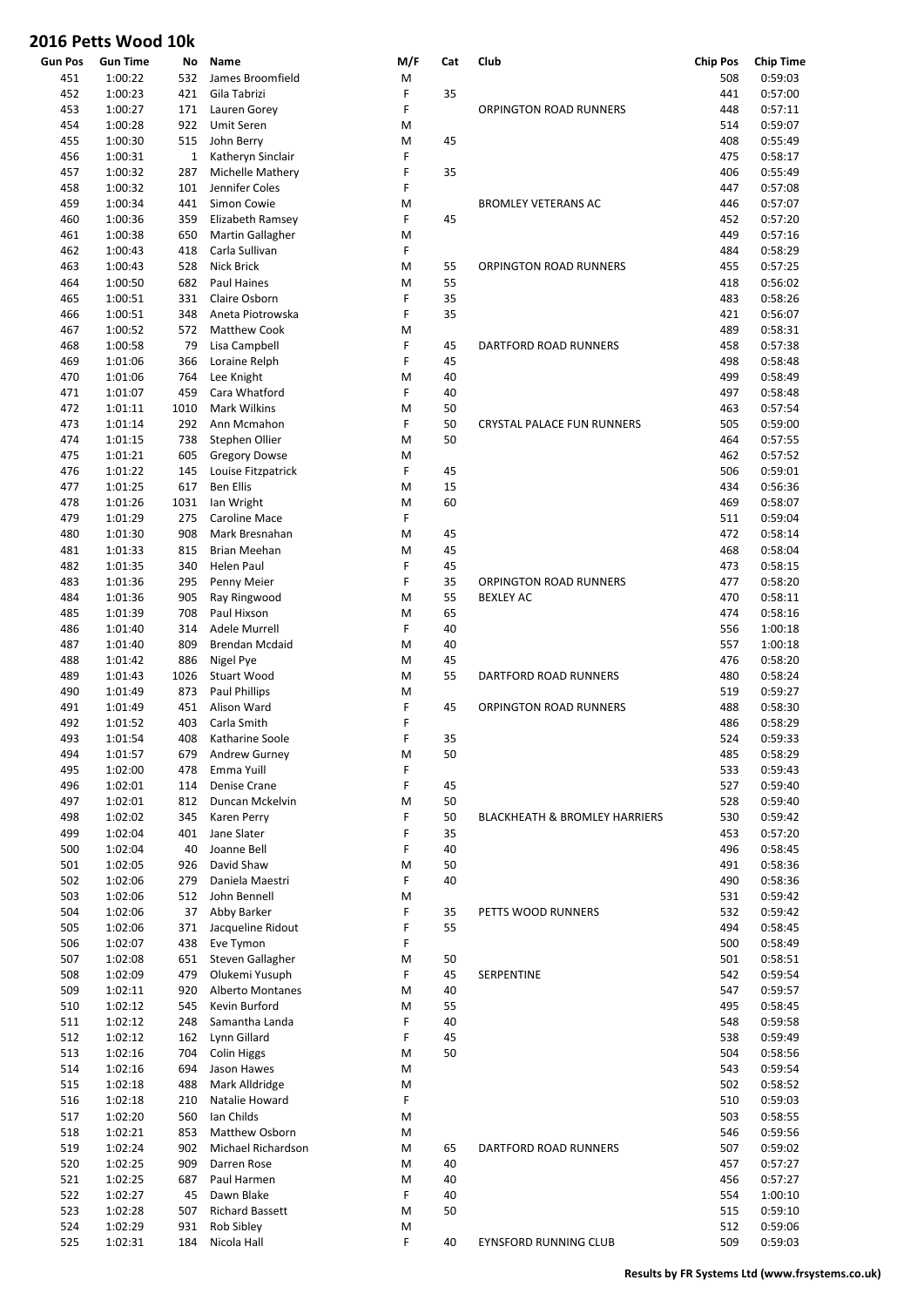|                | UIU I CLLJ VVUUU IUN |      |                          |     |     |                               |                 |                  |
|----------------|----------------------|------|--------------------------|-----|-----|-------------------------------|-----------------|------------------|
| <b>Gun Pos</b> | <b>Gun Time</b>      | No   | Name                     | M/F | Cat | Club                          | <b>Chip Pos</b> | <b>Chip Time</b> |
| 526            | 1:02:32              | 746  | Nick Keeble              | M   | 50  | ORPINGTON ROAD RUNNERS        | 516             | 0:59:10          |
| 527            | 1:02:40              | 950  | Matthew Spittle          | M   |     | <b>ORPINGTON ROAD RUNNERS</b> | 517             | 0:59:19          |
| 528            | 1:02:40              | 31   | <b>Tracey Balcombe</b>   | F   | 45  |                               | 558             | 1:00:21          |
| 529            | 1:02:40              | 303  | <b>Tracey Moore</b>      | F   | 40  |                               | 565             | 1:00:26          |
| 530            | 1:02:46              | 500  | David Ballard            | M   | 50  |                               | 567             | 1:00:27          |
| 531            | 1:02:46              | 492  | Dan Aylott               | M   | 40  |                               | 566             | 1:00:26          |
| 532            | 1:02:52              | 414  | <b>Kerry Storey</b>      | F   | 35  |                               | 525             | 0:59:33          |
| 533            | 1:02:52              | 897  | Ivor Reveley             | M   | 55  |                               | 471             | 0:58:12          |
| 534            | 1:02:54              | 988  | Charles Watkinson        | M   |     |                               | 520             | 0:59:28          |
| 535            | 1:02:55              | 773  | <b>Steve Lawrie</b>      | M   | 45  |                               | 523             | 0:59:32          |
| 536            | 1:02:59              | 246  | Amanda Knowles           | F   | 35  | <b>ORPINGTON ROAD RUNNERS</b> | 529             | 0:59:41          |
| 537            | 1:02:59              | 271  | Rachel Lynn              | F   |     |                               | 526             | 0:59:38          |
| 538            | 1:03:02              | 770  | Paul Larner              | M   |     |                               | 478             | 0:58:21          |
| 539            | 1:03:02              | 769  | Chris Larner             | M   |     |                               | 479             | 0:58:21          |
| 540            | 1:03:03              | 1034 | Paul York                | M   | 50  |                               | 575             | 1:00:46          |
| 541            | 1:03:06              | 1006 | <b>Richard Whitehead</b> | M   | 50  |                               | 535             | 0:59:47          |
| 542            | 1:03:07              | 1005 | Phillip Whitehead        | M   |     |                               | 481             | 0:58:25          |
| 543            | 1:03:07              | 461  | Cheryl Whitehead         | F   |     |                               | 482             | 0:58:26          |
| 544            | 1:03:12              | 789  | Peter Lydon              | M   | 50  |                               | 536             | 0:59:47          |
| 545            | 1:03:12              | 852  | Martin O'Hehir           | M   | 55  |                               | 537             | 0:59:47          |
| 546            | 1:03:16              | 615  | James Eagles             | M   | 45  |                               | 534             | 0:59:46          |
| 547            | 1:03:17              | 432  | Juliet Trew              | F   | 50  |                               | 539             | 0:59:49          |
| 548            | 1:03:17              | 80   | Nicola Campbell          | F   | 35  |                               | 544             | 0:59:56          |
| 549            | 1:03:18              | 163  | Sarah Ginder             | F   | 35  | JELLY LEGS RUNNING CLUB       | 541             | 0:59:52          |
| 550            | 1:03:19              | 379  | Samantha Rumens          | F   | 35  |                               | 493             | 0:58:39          |
| 551            | 1:03:22              | 261  | Joanna Llewellyn         | F   |     |                               | 487             | 0:58:30          |
| 552            | 1:03:23              | 989  | David Watts              | M   |     |                               | 545             | 0:59:56          |
| 553            | 1:03:27              | 450  | Penny Warburton          | F   | 45  |                               | 582             | 1:01:05          |
| 554            | 1:03:31              | 102  | Natalie Collier          | F   | 35  |                               | 553             | 1:00:10          |
| 555            | 1:03:34              | 805  | Paul Matthews            | M   | 40  |                               | 587             | 1:01:12          |
| 556            | 1:03:36              | 198  | Fiona Hemsley            | F   | 55  | <b>BROMLEY VETERANS AC</b>    | 549             | 1:00:08          |
| 557            | 1:03:40              | 220  | Aisling Irish            | F   |     |                               | 552             | 1:00:09          |
| 558            | 1:03:40              | 531  | Neil Broom               | M   | 65  |                               | 591             | 1:01:23          |
| 559            | 1:03:42              | 289  | Caireen Mcginn           | F   | 35  |                               | 555             | 1:00:15          |
| 560            | 1:03:43              | 302  | Nicky Mooney             | F   | 40  | DARTFORD ROAD RUNNERS         | 563             | 1:00:25          |
| 561            | 1:03:44              | 268  | Sue Ludlam               | F   | 50  |                               | 561             | 1:00:23          |
| 562            | 1:03:47              | 319  | <b>Helen Nicholas</b>    | F   |     |                               | 513             | 0:59:07          |
| 563            | 1:03:51              | 211  | <b>Emily Hudson</b>      | F   |     |                               | 570             | 1:00:36          |
| 564            | 1:03:59              | 374  | Deborah Robinson         | F   | 45  |                               | 596             | 1:01:38          |
| 565            | 1:04:03              | 324  | <b>Veronica Norcross</b> | F   |     | <b>GOODGYM</b>                | 571             | 1:00:38          |
| 566            | 1:04:03              | 845  | David Norcross           | M   |     |                               | 569             | 1:00:35          |
| 567            | 1:04:03              | 47   |                          | F   | 50  |                               | 572             | 1:00:39          |
|                |                      |      | <b>Bridget Bone</b>      |     | 45  |                               |                 |                  |
| 568            | 1:04:04              | 790  | James Macey              | M   |     |                               | 573             | 1:00:39          |
| 569            | 1:04:11              | 396  | Janet Simms              | F   | 45  | <b>BROMLEY VETERANS AC</b>    | 574             | 1:00:42          |
| 570            | 1:04:14              | 367  | Julia Reynders           | F   | 45  |                               | 576             | 1:00:51          |
| 571            | 1:04:17              | 63   | Emma Brown               | F   | 35  | DARTFORD ROAD RUNNERS         | 577             | 1:00:56          |
| 572            | 1:04:20              | 369  | Lisa Richards            | F   | 45  |                               | 521             | 0:59:28          |
| 573            | 1:04:20              | 901  | Andrew Richards          | M   | 45  |                               | 522             | 0:59:28          |
| 574            | 1:04:22              | 597  | Chris Delf               | M   | 55  |                               | 579             | 1:00:58          |
| 575            | 1:04:24              | 146  | Rebecca Florence         | F   | 35  |                               | 578             | 1:00:57          |
| 576            | 1:04:30              | 810  | Jonny Mchale             | M   |     |                               | 580             | 1:01:04          |
| 577            | 1:04:33              | 406  | Natasha Smith            | F   | 45  |                               | 584             | 1:01:09          |
| 578            | 1:04:34              | 519  | Gary Blunt               | M   | 50  |                               | 588             | 1:01:13          |
| 579            | 1:04:34              | 358  | Clare Ralph              | F   | 35  |                               | 581             | 1:01:05          |
| 580            | 1:04:34              | 97   | Kathryn Clarke           | F   | 40  |                               | 583             | 1:01:05          |
| 581            | 1:04:40              | 160  | <b>Hayley Gee</b>        | F   |     |                               | 585             | 1:01:11          |
| 582            | 1:04:41              | 946  | Graham Spencer           | M   | 45  |                               | 608             | 1:02:19          |
| 583            | 1:04:44              | 802  | <b>Russell Martin</b>    | M   | 40  |                               | 540             | 0:59:50          |
| 584            | 1:04:45              | 372  | Vicky Ringwood           | F   | 50  | <b>BEXLEY AC</b>              | 589             | 1:01:18          |
| 585            | 1:04:48              | 338  | Leonie Parker-Hann       | F   | 45  |                               | 551             | 1:00:09          |
| 586            | 1:04:49              | 420  | Kingdon Suz-Anne         | F   | 40  |                               | 550             | 1:00:09          |
| 587            | 1:04:52              | 208  | Sarah Honour             | F   |     | <b>SLGR</b>                   | 594             | 1:01:25          |
| 588            | 1:04:55              | 169  | <b>Tracy Goodman</b>     | F   | 50  |                               | 614             | 1:02:34          |
| 589            | 1:05:05              | 29   | Barbara Baker            | F   | 65  | <b>BROMLEY VETERANS AC</b>    | 595             | 1:01:38          |
| 590            | 1:05:11              | 885  | Anthony Pullman          | M   | 40  |                               | 559             | 1:00:22          |
| 591            | 1:05:11              | 20   | Della Andrews            | F   | 35  | <b>CST HARRIERS</b>           | 560             | 1:00:22          |
| 592            | 1:05:11              | 489  | Michael Andrews          | M   |     |                               | 562             | 1:00:23          |
| 593            | 1:05:13              | 203  | Claire Hill              | F   |     |                               | 599             | 1:01:49          |
| 594            | 1:05:14              | 355  | Hannah Pyner             | F   |     | DARTFORD ROAD RUNNERS         | 602             | 1:01:53          |
| 595            | 1:05:16              | 879  | Constantin Popescu       | M   |     |                               | 568             | 1:00:33          |
| 596            | 1:05:17              | 561  | Graham Clark             | M   | 45  |                               | 600             | 1:01:51          |
| 597            | 1:05:18              | 49   | Gillian Boundy           | F   | 35  |                               | 564             | 1:00:25          |
| 598            | 1:05:19              | 508  | John Beaumont            | M   |     |                               | 620             | 1:02:59          |
| 599            | 1:05:27              | 68   | Dawn Buckley             | F   | 45  |                               | 606             | 1:02:04          |
| 600            | 1:05:27              | 129  | Consuelo Duarte-Gamero   | F   | 40  |                               | 603             | 1:02:00          |
|                |                      |      |                          |     |     |                               |                 |                  |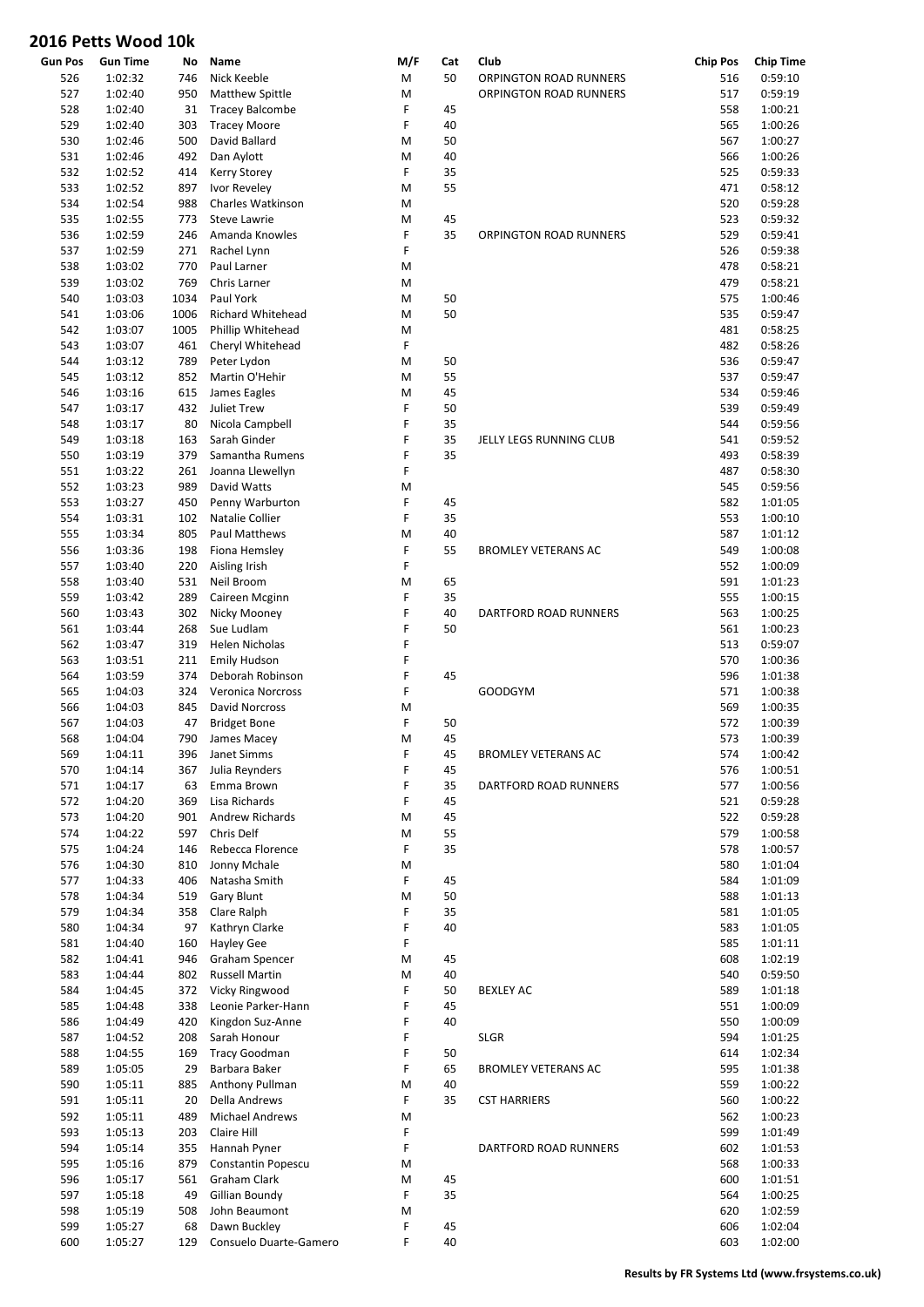| Gun Pos | <b>Gun Time</b> | No  | Name                     | M/F | Cat | Club                                     | <b>Chip Pos</b> | <b>Chip Time</b> |
|---------|-----------------|-----|--------------------------|-----|-----|------------------------------------------|-----------------|------------------|
| 601     | 1:05:39         | 202 | Paula Higgins            | F   | 40  | <b>BEXLEY AC</b>                         | 607             | 1:02:14          |
| 602     | 1:05:41         | 863 | <b>Malcolm Paterson</b>  | M   | 65  |                                          | 654             | 1:04:17          |
| 603     | 1:05:54         | 352 | Michelle Proctor         | F   | 40  |                                          | 586             | 1:01:12          |
| 604     | 1:05:55         | 237 | Jacqueline Kent          | F   | 40  |                                          | 613             | 1:02:33          |
| 605     | 1:05:56         | 473 | Sue Woodhead             | F   | 50  | <b>ORPINGTON ROAD RUNNERS</b>            | 609             | 1:02:25          |
| 606     | 1:06:04         | 555 | <b>Mark Challis</b>      | M   | 45  |                                          | 617             | 1:02:48          |
| 607     | 1:06:08         | 383 | Raffaella Salmaso        | F   | 40  |                                          | 592             | 1:01:25          |
| 608     | 1:06:12         | 754 | Ian Kenward              | M   | 40  | <b>HERTS PHOENIX</b>                     | 590             | 1:01:20          |
| 609     | 1:06:17         | 335 | Janice Paddington        | F   | 40  |                                          | 593             | 1:01:25          |
| 610     | 1:06:18         | 952 | James Steel              | M   |     |                                          | 618             | 1:02:56          |
| 611     | 1:06:24         | 349 | Mary Pitkin              | F   |     |                                          | 621             | 1:03:03          |
| 612     | 1:06:25         | 14  | Lindsay Alger            | F   | 55  |                                          | 597             | 1:01:38          |
| 613     | 1:06:26         | 666 | Previn Goordyal          | M   | 45  |                                          | 619             | 1:02:59          |
| 614     | 1:06:27         | 274 | Maria Macdonald          | F   | 60  | <b>CAMBRIDGE HARRIERS</b>                | 598             | 1:01:45          |
| 615     | 1:06:34         | 36  | Katie Bareford           | F   | 35  | <b>BEXLEY AC</b>                         | 622             | 1:03:07          |
| 616     | 1:06:34         | 157 | MI Gan                   | F   | 40  |                                          | 623             | 1:03:10          |
|         |                 |     |                          | F   |     |                                          |                 |                  |
| 617     | 1:06:37         | 173 | Carol Gould              |     | 45  |                                          | 601             | 1:01:53          |
| 618     | 1:06:38         | 539 | Mark Bryden              | M   | 45  |                                          | 626             | 1:03:13          |
| 619     | 1:06:41         | 228 | Gayle Jenkins            | F   | 40  |                                          | 627             | 1:03:15          |
| 620     | 1:06:43         | 219 | Alice Huntington         | F   |     |                                          | 624             | 1:03:12          |
| 621     | 1:06:43         | 218 | <b>Esther Huntington</b> | F   |     |                                          | 625             | 1:03:12          |
| 622     | 1:06:47         | 583 | Max Crowland             | M   | 15  |                                          | 605             | 1:02:03          |
| 623     | 1:06:48         | 84  | Natalie Carter           | F   | 40  |                                          | 604             | 1:02:02          |
| 624     | 1:06:49         | 305 | Kay Moss                 | F   | 50  |                                          | 634             | 1:03:26          |
| 625     | 1:06:52         | 104 | Jane Collins             | F   | 35  | <b>BEXLEY AC</b>                         | 633             | 1:03:25          |
| 626     | 1:07:01         | 705 | Mike Highmore            | M   | 45  |                                          | 637             | 1:03:30          |
| 627     | 1:07:02         | 243 | Zoe Kingsmell            | F   | 50  | <b>BLACKHEATH &amp; BROMLEY HARRIERS</b> | 639             | 1:03:36          |
| 628     | 1:07:06         | 930 | Craig Sherwood           | M   |     |                                          | 640             | 1:03:43          |
| 629     | 1:07:09         | 869 | <b>Howard Pearson</b>    | M   | 55  |                                          | 611             | 1:02:29          |
| 630     | 1:07:11         | 964 | <b>Graham Tharp</b>      | M   | 45  |                                          | 646             | 1:03:50          |
| 631     | 1:07:12         | 35  | Karen Bardrick           | F   | 50  | <b>EYNSFORD RUNNING CLUB</b>             | 641             | 1:03:44          |
| 632     | 1:07:12         | 105 | Yvonne Compton           | F   | 60  |                                          | 645             | 1:03:50          |
| 633     | 1:07:13         | 317 | Joanne Negus             | F   | 45  |                                          | 610             | 1:02:27          |
| 634     | 1:07:15         | 346 | Jane Phelps              | F   | 55  |                                          | 612             | 1:02:32          |
| 635     | 1:07:16         | 181 | Carol Hagen              | F   | 55  |                                          | 644             | 1:03:48          |
| 636     | 1:07:26         | 15  | Joan Allen               | F   | 50  | <b>BROMLEY VETERANS AC</b>               | 615             | 1:02:34          |
| 637     | 1:07:30         | 103 | Cheryl Collins           | F   |     |                                          | 616             | 1:02:36          |
| 638     | 1:07:38         | 168 | <b>Tiffany Goodman</b>   | F   |     |                                          | 678             | 1:05:17          |
| 639     | 1:07:48         | 720 | Kerry Hunter             | M   |     |                                          | 655             | 1:04:25          |
| 640     | 1:07:57         | 277 | Jeanette Macgillivray    | F   | 50  |                                          | 630             | 1:03:17          |
| 641     | 1:08:00         | 153 | Olivia Fuller            | F   |     |                                          | 660             | 1:04:39          |
|         |                 |     |                          | F   |     |                                          | 631             |                  |
| 642     | 1:08:00         | 321 | Kathryn Nichols          |     | 35  |                                          |                 | 1:03:19          |
| 643     | 1:08:01         | 86  | Claire Chamberlain       | F   | 35  |                                          | 632             | 1:03:19          |
| 644     | 1:08:06         |     | 185 Lesley Hamer         | F   | 55  | DARTFORD ROAD RUNNERS                    | 628             | 1:03:16          |
| 645     | 1:08:06         | 684 | David Hamer              | M   | 60  | DARTFORD ROAD RUNNERS                    | 629             | 1:03:16          |
| 646     | 1:08:11         | 496 | Rob Baker                | M   | 45  |                                          | 636             | 1:03:28          |
| 647     | 1:08:13         | 888 | <b>Terry Race</b>        | M   | 65  |                                          | 635             | 1:03:26          |
| 648     | 1:08:14         | 120 | Samantha Darby           | F   | 45  |                                          | 638             | 1:03:31          |
| 649     | 1:08:14         | 285 | Sally Martin             | F   | 35  |                                          | 697             | 1:05:52          |
| 650     | 1:08:14         | 300 | Sophie Donoghue          | F   | 35  | PETTS WOOD RUNNERS                       | 696             | 1:05:51          |
| 651     | 1:08:20         | 293 | Samantha Mcquillan       | F   | 50  | ORPINGTON ROAD RUNNERS                   | 664             | 1:04:50          |
| 652     | 1:08:24         | 368 | Ruth Reynolds            | F   |     |                                          | 665             | 1:04:53          |
| 653     | 1:08:31         | 27  | Sophie Bacon             | F   |     |                                          | 670             | 1:05:03          |
| 654     | 1:08:34         | 898 | <b>David Reynders</b>    | M   | 45  |                                          | 672             | 1:05:10          |
| 655     | 1:08:35         | 524 | Robert Bradnam           | M   | 60  |                                          | 671             | 1:05:08          |
| 656     | 1:08:39         | 474 | Yolande Wright           | F   | 40  |                                          | 647             | 1:03:52          |
| 657     | 1:08:41         | 453 | Jenny Waterman           | F   | 40  |                                          | 648             | 1:03:54          |
| 658     | 1:08:42         | 251 | Liz Lawrence             | F   | 40  | <b>BEXLEY AC</b>                         | 709             | 1:06:26          |
| 659     | 1:08:43         | 16  | Helen Allwood            | F   | 35  |                                          | 679             | 1:05:18          |
| 660     | 1:08:43         | 167 | Jennifer Goodenough      | F   | 35  |                                          | 642             | 1:03:47          |
| 661     | 1:08:43         | 405 | Lynda Smith              | F   | 40  |                                          | 643             | 1:03:48          |
| 662     | 1:08:46         | 880 | Thomas Potter            | M   | 50  |                                          | 649             | 1:03:55          |
| 663     | 1:08:47         | 399 | Susannah Simpson         | F   | 55  |                                          | 650             | 1:04:05          |
| 664     | 1:08:49         | 715 | Michael Hudson           | M   | 45  | ORPINGTON ROAD RUNNERS                   | 651             | 1:04:07          |
|         |                 |     |                          | F   |     |                                          |                 |                  |
| 665     | 1:08:50         | 170 | Charley Gordon           | F   | 35  |                                          | 687             | 1:05:29          |
| 666     | 1:08:53         | 443 | Gurpreet Virdi           |     | 35  |                                          | 683             | 1:05:24          |
| 667     | 1:08:54         | 407 | Sarah Smith              | F   |     |                                          | 684             | 1:05:25          |
| 668     | 1:08:56         | 51  | Julie Brabner            | F   | 55  |                                          | 652             | 1:04:10          |
| 669     | 1:08:56         | 183 | Anne Hainsworth          | F   | 40  |                                          | 691             | 1:05:35          |
| 670     | 1:09:00         | 54  | Belinda Bridge           | F   | 50  | <b>BROMLEY VETERANS AC</b>               | 653             | 1:04:10          |
| 671     | 1:09:01         | 761 | Daniel Kinslow           | M   |     | REBEL RUNNERS MEDWAY                     | 689             | 1:05:32          |
| 672     | 1:09:07         | 337 | Kimberly Parker          | F   |     |                                          | 694             | 1:05:42          |
| 673     | 1:09:09         | 310 | Jackie Murphy            | F   | 50  |                                          | 695             | 1:05:45          |
| 674     | 1:09:10         | 429 | Michelle Tomkins         | F   | 45  | ORPINGTON ROAD RUNNERS                   | 656             | 1:04:28          |
| 675     | 1:09:11         | 179 | Kim Gurney               | F   | 55  |                                          | 659             | 1:04:32          |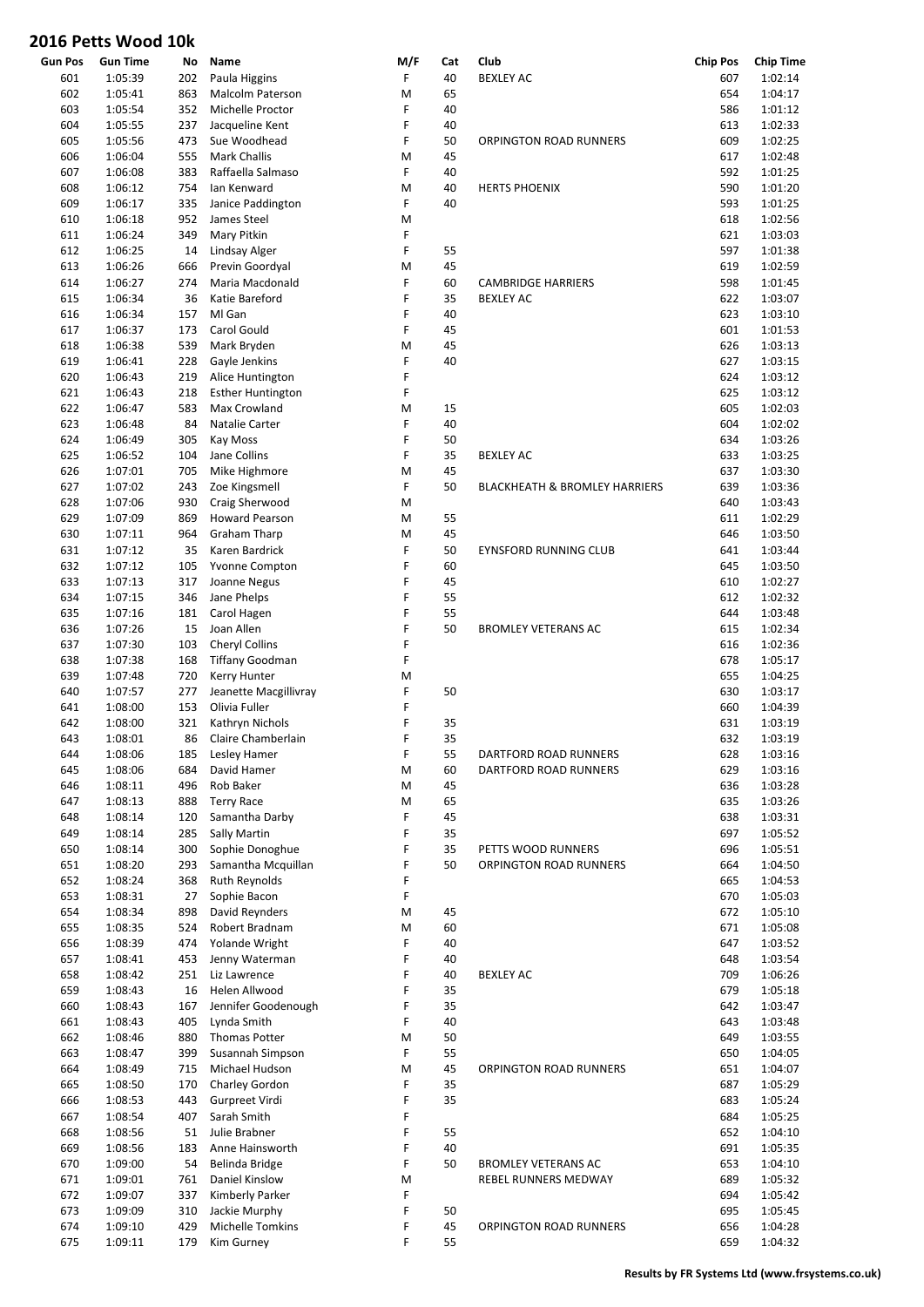| <b>Gun Pos</b> | <b>Gun Time</b> | No  | Name                   | M/F | Cat | Club                      | <b>Chip Pos</b> | <b>Chip Time</b> |
|----------------|-----------------|-----|------------------------|-----|-----|---------------------------|-----------------|------------------|
| 676            | 1:09:15         | 93  | Elena Cherneva         | F   | 35  |                           | 658             | 1:04:32          |
| 677            | 1:09:18         | 141 | Anita Evenden          | F   | 35  |                           | 657             | 1:04:31          |
| 678            | 1:09:18         | 839 | Marius Mynhardt        | M   | 40  |                           | 700             | 1:05:59          |
| 679            | 1:09:21         | 527 | Andy Brander           | M   | 45  |                           | 704             | 1:06:04          |
| 680            | 1:09:28         | 476 | Nacive Youssouf        | F   | 40  |                           | 661             | 1:04:42          |
|                |                 |     |                        |     |     |                           |                 |                  |
| 681            | 1:09:28         | 265 | Diana Lorkin           | F   | 55  |                           | 662             | 1:04:45          |
| 682            | 1:09:30         | 322 | Helen Nolan            | F   | 40  |                           | 701             | 1:06:00          |
| 683            | 1:09:31         | 42  | Jane Benson            | F   | 55  |                           | 702             | 1:06:02          |
| 684            | 1:09:38         | 936 | Andrew Smith           | M   |     |                           | 663             | 1:04:46          |
| 685            | 1:09:41         | 113 | Jill Cozens            | F   | 55  |                           | 669             | 1:05:01          |
| 686            | 1:09:43         | 298 | Rebecca Mills          | F   |     | DARTFORD ROAD RUNNERS     | 708             | 1:06:20          |
| 687            | 1:09:45         | 307 | Sharlene Mullen        | F   | 35  |                           | 666             | 1:04:57          |
|                |                 |     | Gerri Williams         |     |     |                           |                 |                  |
| 688            | 1:09:45         | 466 |                        | F   | 40  |                           | 667             | 1:04:58          |
| 689            | 1:09:45         | 77  | Amanda Cambridge       | F   | 35  |                           | 668             | 1:04:58          |
| 690            | 1:09:48         | 778 | Mark Lewinton          | M   | 55  |                           | 727             | 1:07:28          |
| 691            | 1:09:48         | 630 | David Farnell          | M   |     |                           | 711             | 1:06:31          |
| 692            | 1:09:55         | 156 | Carolyn Gallagher      | F   | 50  |                           | 675             | 1:05:12          |
| 693            | 1:09:57         | 256 | Jane Ley               | F   | 35  |                           | 676             | 1:05:13          |
| 694            | 1:10:00         | 311 | Gemma Murray           | F   | 35  |                           | 673             | 1:05:12          |
| 695            | 1:10:00         | 87  | <b>Fiona Chambers</b>  | F   | 40  |                           | 674             | 1:05:12          |
|                |                 |     |                        | F   |     |                           |                 |                  |
| 696            | 1:10:02         | 143 | <b>Katy Fenwick</b>    |     | 40  |                           | 714             | 1:06:38          |
| 697            | 1:10:03         | 727 | Paul Jackson           | M   | 40  | DARTFORD ROAD RUNNERS     | 752             | 1:08:41          |
| 698            | 1:10:04         | 448 | <b>Kirsten Walters</b> | F   | 45  |                           | 682             | 1:05:24          |
| 699            | 1:10:04         | 999 | Graham Westwood        | M   |     |                           | 713             | 1:06:36          |
| 700            | 1:10:05         | 197 | Sonia Hedges           | F   | 40  |                           | 677             | 1:05:15          |
| 701            | 1:10:05         | 336 | <b>Wendy Page</b>      | F   | 50  |                           | 681             | 1:05:22          |
| 702            | 1:10:08         | 299 | <b>Caroline Milton</b> | F   | 35  |                           | 680             | 1:05:21          |
| 703            | 1:10:08         | 108 | Hannah Cook            | F   |     |                           | 686             | 1:05:28          |
|                |                 |     |                        |     |     |                           |                 |                  |
| 704            | 1:10:12         | 772 | Robert Lawrence        | M   | 50  | ORPINGTON ROAD RUNNERS    | 719             | 1:06:55          |
| 705            | 1:10:13         | 602 | Martin Dixon           | M   | 50  |                           | 685             | 1:05:25          |
| 706            | 1:10:14         | 70  | Ruth Bunn              | F   | 60  | BECKENHAM RUNNING CLUB    | 720             | 1:06:55          |
| 707            | 1:10:17         | 315 | Sarah Mustafa          | F   | 35  |                           | 693             | 1:05:38          |
| 708            | 1:10:17         | 148 | Jo Fowler              | F   | 40  |                           | 692             | 1:05:36          |
| 709            | 1:10:25         | 149 | Clare Foyer            | F   | 55  |                           | 688             | 1:05:31          |
| 710            | 1:10:28         | 48  | Ann Boundy             | F   | 65  |                           | 690             | 1:05:34          |
| 711            | 1:10:29         | 304 | Michelle Morris        | F   | 35  |                           | 743             | 1:08:06          |
|                |                 |     |                        | F   |     |                           |                 |                  |
| 712            | 1:10:32         | 50  | Emma Bourne            |     |     |                           | 744             | 1:08:19          |
| 713            | 1:10:35         | 550 | Liam Byrne             | M   | 50  |                           | 698             | 1:05:54          |
| 714            | 1:10:40         | 395 | Emma Sillitoe          | F   | 40  | ORPINGTON ROAD RUNNERS    | 699             | 1:05:57          |
| 715            | 1:10:42         | 974 | Kevin Tracey           | M   | 50  |                           | 725             | 1:07:21          |
| 716            | 1:10:52         | 115 | Joanne Cruse           | F   | 40  |                           | 705             | 1:06:07          |
| 717            | 1:10:55         | 913 | <b>Tony Rumbold</b>    | M   | 60  |                           | 726             | 1:07:24          |
| 718            | 1:10:57         | 501 | Martin Barcoe          | M   |     |                           | 703             | 1:06:02          |
| 719            | 1:10:59         | 11  | Doreen Abbott          | F   | 65  |                           | 706             | 1:06:08          |
|                |                 |     |                        |     |     |                           |                 |                  |
| 720            | 1:11:07         | 373 | <b>Chris Roberts</b>   | F   | 60  | <b>WATFORD JOGGERS</b>    | 730             | 1:07:36          |
| 721            | 1:11:09         | 231 | Joanne Jones           | F   | 35  |                           | 707             | 1:06:13          |
| 722            | 1:11:11         | 828 | <b>Stuart Morton</b>   | M   | 50  |                           | 734             | 1:07:46          |
| 723            | 1:11:18         | 106 | Joanne Conway          | F   | 35  | <b>SLGR</b>               | 738             | 1:07:57          |
| 724            | 1:11:25         | 391 | Debbie Semister        | F   | 50  |                           | 712             | 1:06:35          |
| 725            | 1:11:26         | 509 | Jim Bedford-Roberts    | M   | 55  |                           | 710             | 1:06:30          |
| 726            | 1:11:27         | 558 | Mick Charlwood         | M   | 45  |                           | 741             | 1:08:04          |
| 727            | 1:11:32         | 444 | Helayna Wade           | F   |     |                           | 716             | 1:06:43          |
|                |                 |     | <b>Tim Dorson</b>      |     |     |                           |                 |                  |
| 728            | 1:11:33         | 67  |                        | M   |     |                           | 715             | 1:06:41          |
| 729            | 1:11:36         | 12  | Jacqueline Ailey       | F   | 50  |                           | 718             | 1:06:51          |
| 730            | 1:11:38         | 404 | Joanne Smith           | F   | 35  |                           | 717             | 1:06:47          |
| 731            | 1:11:52         | 677 | Archie Guile           | M   | 15  |                           | 721             | 1:07:01          |
| 732            | 1:12:04         | 221 | Gemma Irwin            | F   |     |                           | 722             | 1:07:10          |
| 733            | 1:12:09         | 61  | Samantha Broszek       | F   |     | <b>SLGR</b>               | 753             | 1:08:42          |
| 734            | 1:12:11         | 397 | Claire Simpson         | F   | 35  |                           | 723             | 1:07:17          |
| 735            | 1:12:14         | 132 | Stephanie Dungate      | F   | 60  | <b>CAMBRIDGE HARRIERS</b> | 728             | 1:07:30          |
|                |                 |     |                        |     |     |                           |                 |                  |
| 736            | 1:12:15         | 357 | Emma Roberts           | F   | 55  |                           | 724             | 1:07:20          |
| 737            | 1:12:24         | 94  | Sue Cheverst           | F   | 45  |                           | 731             | 1:07:38          |
| 738            | 1:12:29         | 924 | Lee Sharpe             | M   | 50  |                           | 763             | 1:10:08          |
| 739            | 1:12:29         | 394 | <b>Toni Sharpe</b>     | F   | 45  |                           | 764             | 1:10:08          |
| 740            | 1:12:31         | 384 | <b>Shelley Samuels</b> | F   | 40  |                           | 729             | 1:07:35          |
| 741            | 1:12:34         | 678 | Rob Guile              | M   | 45  |                           | 733             | 1:07:45          |
| 742            | 1:12:35         | 178 | Mia Guile              | F   | 15  |                           | 732             | 1:07:44          |
|                |                 |     |                        |     |     |                           |                 |                  |
| 743            | 1:12:37         | 858 | Jim Page               | M   | 60  | ORPINGTON ROAD RUNNERS    | 756             | 1:09:06          |
| 744            | 1:12:41         | 147 | Karen Folkes           | F   | 45  |                           | 736             | 1:07:54          |
| 745            | 1:12:41         | 223 | Melissa Isaacs         | F   | 35  |                           | 735             | 1:07:53          |
| 746            | 1:12:43         | 110 | Kathryn Cornish        | F   | 50  |                           | 737             | 1:07:56          |
| 747            | 1:12:50         | 238 | Helen Kenward          | F   | 35  |                           | 739             | 1:07:58          |
| 748            | 1:12:51         | 409 | Natalie Spencer        | F   | 35  |                           | 740             | 1:07:59          |
| 749            | 1:12:58         | 69  | Alison Bullyment       | F   | 40  |                           | 742             | 1:08:05          |
| 750            | 1:13:05         | 278 | Claire Madge           | F   | 40  |                           | 746             | 1:08:22          |
|                |                 |     |                        |     |     |                           |                 |                  |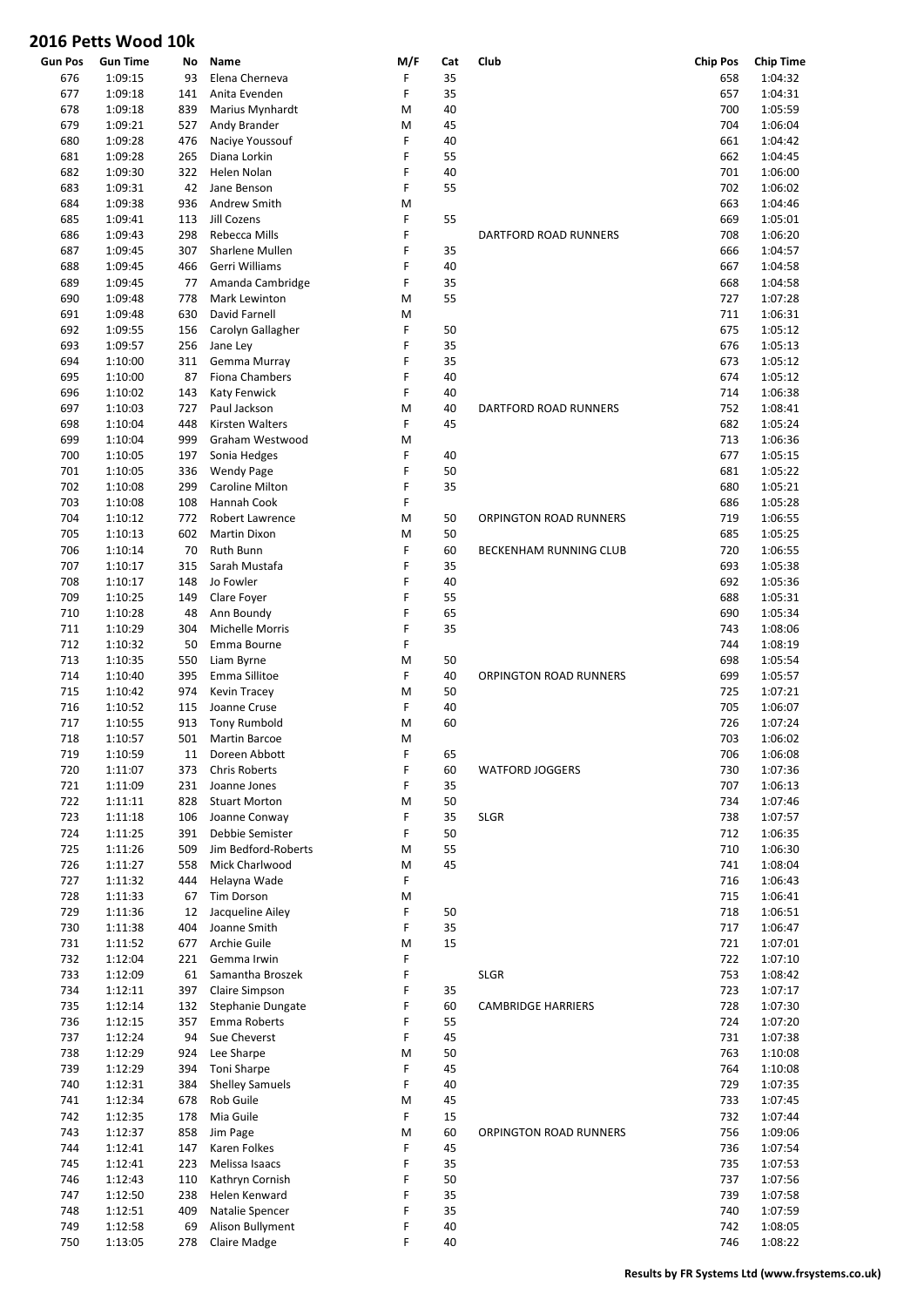|                | UIU I CLLJ VVUUU IUN |      |                          |     |     |                              |                 |                  |
|----------------|----------------------|------|--------------------------|-----|-----|------------------------------|-----------------|------------------|
| <b>Gun Pos</b> | <b>Gun Time</b>      | No   | Name                     | M/F | Cat | Club                         | <b>Chip Pos</b> | <b>Chip Time</b> |
| 751            | 1:13:06              | 640  | David Fowler             | М   |     |                              | 745             | 1:08:22          |
| 752            | 1:13:08              | 813  | James Mclaughlin         | M   | 40  |                              | 747             | 1:08:23          |
| 753            | 1:13:13              | 1013 | <b>Graham Williams</b>   | M   | 70  | ILFORD A/C                   | 774             | 1:11:00          |
| 754            | 1:13:14              | 464  | <b>Caroline Williams</b> | F   | 35  |                              | 748             | 1:08:28          |
| 755            | 1:13:14              | 133  | <b>Vicky Eagles</b>      | F   | 35  |                              | 749             | 1:08:29          |
|                |                      |      |                          | F   | 50  |                              |                 |                  |
| 756            | 1:13:16              | 452  | Claire Warner            |     |     |                              | 760             | 1:09:53          |
| 757            | 1:13:16              | 56   | Hannah Bridges           | F   | 35  |                              | 758             | 1:09:49          |
| 758            | 1:13:18              | 977  | John Tungatt             | M   | 60  |                              | 750             | 1:08:33          |
| 759            | 1:13:26              | 595  | Andy Dawson              | M   |     |                              | 751             | 1:08:36          |
| 760            | 1:13:28              | 296  | Vikki Melhuish           | F   | 45  |                              | 762             | 1:10:06          |
| 761            | 1:13:49              | 412  | Usha Stevens             | F   | 45  | REIGATE PRIORY AC            | 754             | 1:08:53          |
| 762            | 1:13:49              | 290  | Kirsty Mckenny           | F   |     |                              | 755             | 1:08:58          |
| 763            | 1:14:03              | 21   | Dale Archer              | F   | 50  |                              | 757             | 1:09:07          |
| 764            | 1:14:28              | 85   | Sam Carter               | F   |     |                              | 773             | 1:11:00          |
|                |                      |      |                          |     |     |                              |                 |                  |
| 765            | 1:14:38              | 411  | <b>Denise Stevens</b>    | F   | 55  |                              | 761             | 1:09:57          |
| 766            | 1:14:39              | 227  | Amanda Jenkins           | F   | 45  |                              | 759             | 1:09:51          |
| 767            | 1:15:04              | 425  | Naomi Thomas             | F   |     |                              | 765             | 1:10:12          |
| 768            | 1:15:04              | 424  | Imogen Thomas            | F   |     |                              | 766             | 1:10:12          |
| 769            | 1:15:05              | 716  | Les Humphrey             | M   | 70  | <b>BROMLEY VETERANS AC</b>   | 767             | 1:10:15          |
| 770            | 1:15:05              | 64   | Jan Brown                | F   | 50  |                              | 768             | 1:10:18          |
| 771            | 1:15:05              | 470  | Jenny Wood               | F   | 35  |                              | 769             | 1:10:19          |
| 772            | 1:15:09              | 390  | Catherine Sell           | F   | 40  |                              | 777             | 1:11:41          |
| 773            |                      |      |                          | F   |     |                              | 770             | 1:10:23          |
|                | 1:15:11              | 175  | Kate Gray                |     | 65  |                              |                 |                  |
| 774            | 1:15:12              | 65   | Christina Bruce          | F   | 40  |                              | 778             | 1:11:51          |
| 775            | 1:15:33              | 804  | Colm Mather              | M   | 50  |                              | 771             | 1:10:41          |
| 776            | 1:15:41              | 731  | David Johnson            | M   | 50  |                              | 772             | 1:10:52          |
| 777            | 1:15:52              | 177  | Maureen Guard            | F   | 65  | <b>DARTFORD ROAD RUNNERS</b> | 783             | 1:12:28          |
| 778            | 1:16:01              | 30   | Terri Baker              | F   | 40  |                              | 775             | 1:11:05          |
| 779            | 1:16:09              | 215  | Rebekah Humphris         | F   |     |                              | 776             | 1:11:14          |
| 780            | 1:16:41              | 214  | Sarah Hughes             | F   | 50  |                              | 787             | 1:13:11          |
| 781            | 1:16:41              | 376  | Louise Rose              | F   | 40  |                              | 788             | 1:13:11          |
|                |                      | 480  |                          | M   |     |                              | 779             |                  |
| 782            | 1:16:44              |      | Douglas Abbott           |     | 70  |                              |                 | 1:11:53          |
| 783            | 1:16:49              | 57   | <b>Alison Briggs</b>     | F   | 40  |                              | 789             | 1:13:19          |
| 784            | 1:16:56              | 455  | Wendy Webster            | F   | 50  |                              | 781             | 1:12:09          |
| 785            | 1:17:01              | 417  | Marilyn Stringer         | F   | 60  |                              | 780             | 1:12:07          |
| 786            | 1:17:06              | 427  | Dee Timon                | F   | 50  |                              | 782             | 1:12:11          |
| 787            | 1:17:16              | 19   | Nuala Anderson           | F   | 40  |                              | 784             | 1:12:34          |
| 788            | 1:17:27              | 899  | Simon Reynolds           | M   |     |                              | 791             | 1:14:00          |
| 789            | 1:17:32              | 943  | Ben Sowden               | M   |     | DARTFORD ROAD RUNNERS        | 785             | 1:12:38          |
| 790            | 1:17:44              | 308  | Dene Simpson             | F   | 40  |                              | 814             | 1:17:44          |
|                |                      |      |                          |     |     |                              |                 |                  |
| 791            | 1:17:47              | 187  | Helen Hampton            | F   | 45  |                              | 786             | 1:12:51          |
| 792            | 1:18:06              | 568  | Chris Compton            | M   | 60  |                              | 799             | 1:14:42          |
| 793            | 1:18:17              | 249  | Philippa Langdon         | F   |     |                              | 801             | 1:14:48          |
| 794            | 1:18:47              | 89   | Paula Chapman            | F   | 45  | <b>BROMLEY VETERANS AC</b>   | 790             | 1:13:55          |
| 795            | 1:19:09              | 621  | Malcolm Escott           | M   | 70  |                              | 805             | 1:15:49          |
| 796            | 1:19:09              | 942  | John Soper               | M   | 70  | <b>BROMLEY VETERANS AC</b>   | 792             | 1:14:18          |
| 797            | 1:19:14              | 207  | Lisa Hodson              | F   |     |                              | 793             | 1:14:20          |
| 798            | 1:19:17              | 142  | Pamela Everall           | F   | 45  |                              | 796             | 1:14:34          |
| 799            | 1:19:18              | 504  | Jason Barrett            | M   | 40  |                              | 795             | 1:14:31          |
|                |                      |      |                          |     |     |                              |                 |                  |
| 800            | 1:19:21              | 112  | Alex Cox                 | F   | 40  |                              | 794             | 1:14:27          |
| 801            | 1:19:28              | 341  | Sarah Payne              | F   | 45  |                              | 800             | 1:14:44          |
| 802            | 1:19:35              | 26   | Nikki Ayling             | F   | 55  |                              | 797             | 1:14:41          |
| 803            | 1:19:35              | 242  | Denise King              | F   | 55  | ORPINGTON ROAD RUNNERS       | 798             | 1:14:41          |
| 804            | 1:19:48              | 915  | <b>Stuart Salter</b>     | M   | 45  | REBEL RUNNERS MEDWAY         | 809             | 1:16:19          |
| 805            | 1:19:56              | 263  | Kayley Loft              | F   |     |                              | 802             | 1:15:11          |
| 806            | 1:20:09              | 354  | Kate Milligan            | F   | 40  |                              | 803             | 1:15:14          |
| 807            | 1:20:27              | 216  | <b>Esther Hunt</b>       | F   |     |                              | 804             | 1:15:42          |
| 808            | 1:20:58              | 257  | Ann Linforth             | F   | 50  |                              | 806             | 1:16:09          |
|                |                      |      |                          |     |     |                              |                 |                  |
| 809            | 1:20:58              | 439  | Sue Tymon                | F   | 55  |                              | 807             | 1:16:09          |
| 810            | 1:21:01              | 978  | Oscar Tymon              | M   | 55  |                              | 808             | 1:16:12          |
| 811            | 1:21:13              | 128  | Sally Drayton            | F   | 45  |                              | 810             | 1:16:29          |
| 812            | 1:21:25              | 174  | <b>Heather Grant</b>     | F   | 50  |                              | 811             | 1:16:31          |
| 813            | 1:21:49              | 286  | Helena Mather            | F   | 50  |                              | 812             | 1:16:57          |
| 814            | 1:22:01              | 194  | Kelly Harvey             | F   |     |                              | 813             | 1:17:17          |
| 815            | 1:22:40              | 833  | Andrew Mundy             | M   | 60  |                              | 815             | 1:17:51          |
| 816            | 1:22:54              | 241  | Pauline Kettyle          | F   | 60  |                              | 816             | 1:18:06          |
|                |                      |      |                          |     |     |                              |                 |                  |
| 817            | 1:23:13              | 270  | Claire Lyddon            | F   | 50  |                              | 817             | 1:18:17          |
| 818            | 1:23:23              | 291  | Sophie Mclaughlin        | F   | 35  |                              | 818             | 1:18:38          |
| 819            | 1:23:31              | 205  | Angela Hodges            | F   | 45  |                              | 819             | 1:18:45          |
| 820            | 1:23:46              | 281  | Lynne Mallery            | F   | 65  | DARTFORD ROAD RUNNERS        | 820             | 1:18:48          |
| 821            | 1:23:54              | 154  | <b>Helen Furness</b>     | F   | 45  | DARTFORD ROAD RUNNERS        | 827             | 1:20:29          |
| 822            | 1:24:11              | 385  | Debbie Sawyer            | F   | 40  | DARTFORD ROAD RUNNERS        | 821             | 1:19:27          |
| 823            | 1:24:36              | 233  | Alison Kavanagh          | F   | 35  |                              | 822             | 1:19:43          |
| 824            | 1:24:41              | 229  | Sylvia Jennings          | F   | 65  | <b>BEXLEY AC</b>             | 823             | 1:19:55          |
| 825            | 1:25:08              | 260  | Joan Llewellyn           | F   | 55  |                              | 826             | 1:20:16          |
|                |                      |      |                          |     |     |                              |                 |                  |